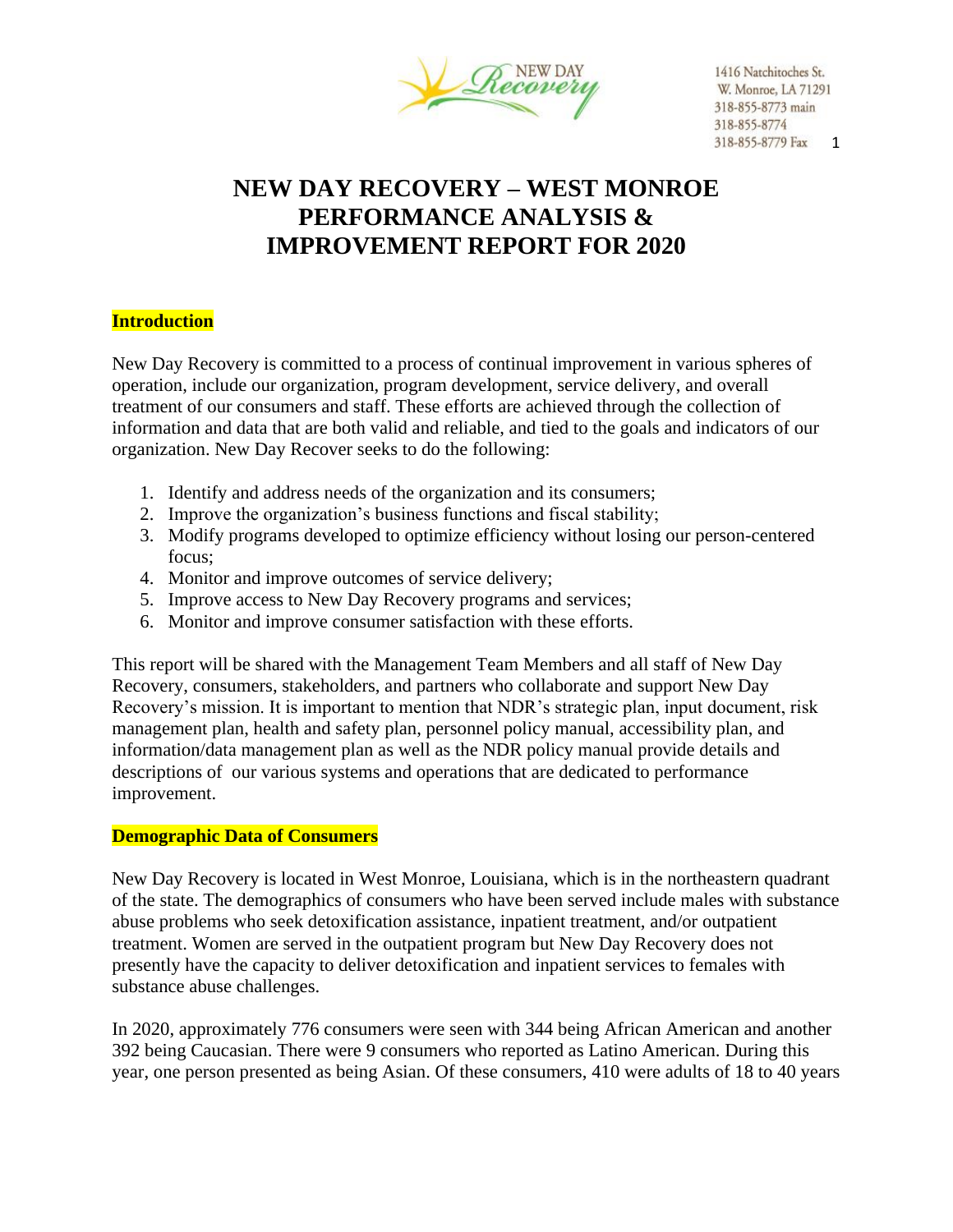

of age, another 342 were adults of 41 to 65 years of age, the remaining 29 consumers were 65 and over.

All 776 consumers reported to New Day Recovery due to Substance Use Disorder (SUD). Among these, approximately 730 (94.0%) reported as having comorbid mental health concerns (SUD/MH). Also, 128 consumers came to New Day Recovery as being homeless. Twenty-two consumers reported being HIV positive.

## **UPDATES ON ACTION ITEMS FROM 2020**

Upon completing our Performance Improvement Report for 2020, seven key recommendations were provided as action items for New Day Recovery to investigate and complete, as feasible. These action items are listed as "recommendations" and include an overview as to what was accomplished under each throughout 2020.

## **1. Invite EXTERNAL stakeholders to strategic planning process.**

This was partially completed by Zoom and independent meetings with various sober living homes in the area. Planning meetings were largely forestalled due to COVID-19 challenges and the need to put this as a priority rather than strategic planning with external stakeholders.

#### **2. Invite more diverse INTERNAL stakeholders to strategic planning process.**

The use of internal stakeholders was limited to day-to-day processes as strategic planning was placed on hold due to COVID-19 challenges, including 2 sentinel events. Planning meetings were largely forestalled due to COVID-19 challenges and the need to put this as a priority rather than strategic planning with external stakeholders.

**3. Develop data collection survey for INTERNAL stakeholders to complete so that result can be included in future performance analysis and improvement reports.**

The data collection survey for internal stakeholders has been developed but not disseminated due to strategic planning being placed on hold from the pandemic as well as potential changes in ownership that have been deliberated for months.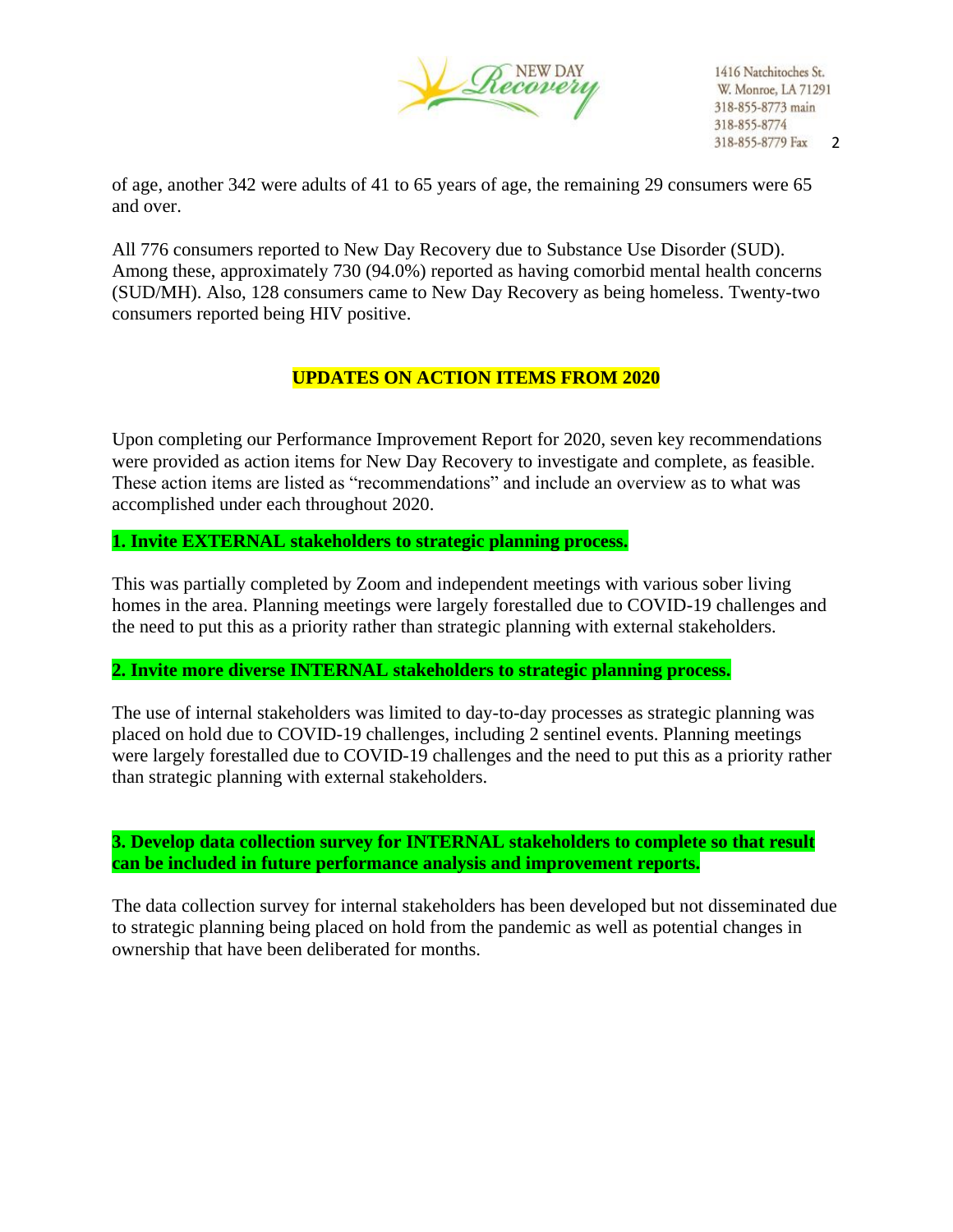

**4. Develop data collection survey for EXTERNAL stakeholders to complete so that result can be included in future performance analysis and improvement reports.**

The data collection survey for internal stakeholders has been developed but not disseminated due to strategic planning being placed on hold from the pandemic as well as potential changes in ownership that have been deliberated for months.

**5. Technology must be integrated into the process of gathering input and feedback from stakeholders:**

The only substantial improvement in this area was the use of Zoom for meetings and, primarily, for client services. As noted, much of the strategic planning as well as inclusion of internal and external stakeholders was put on hold this year due to COVID-19.

**6. Training curricula on performance improvement processes and the need for routine employee input at New Day Recovery will be completed and implemented prior to 01 November, 2020.**

This was accomplished through Relias and by offering False Claims Act training. This was only partially completed and a more comprehensive training schedule needs to be coordinated and developed.

**7. Training improvements on** 1) safety practices, 2) identification of unsafe environmental factors, 3) emergency procedures, 4) evacuation procedures, 5) identification and reporting of critical incidents, 6) medication management, 7) reducing physical risks, and 8) workplace violence will be completed and implemented prior to 01 September, 2020.

This was partially completed but mostly in relation to circumstances with COVID-19. For example, policies required by the state impacted evacuation processes and safe practices, as well as identifying unsafe environmental issues. Some training implemented but was difficult due to challenges of the pandemic.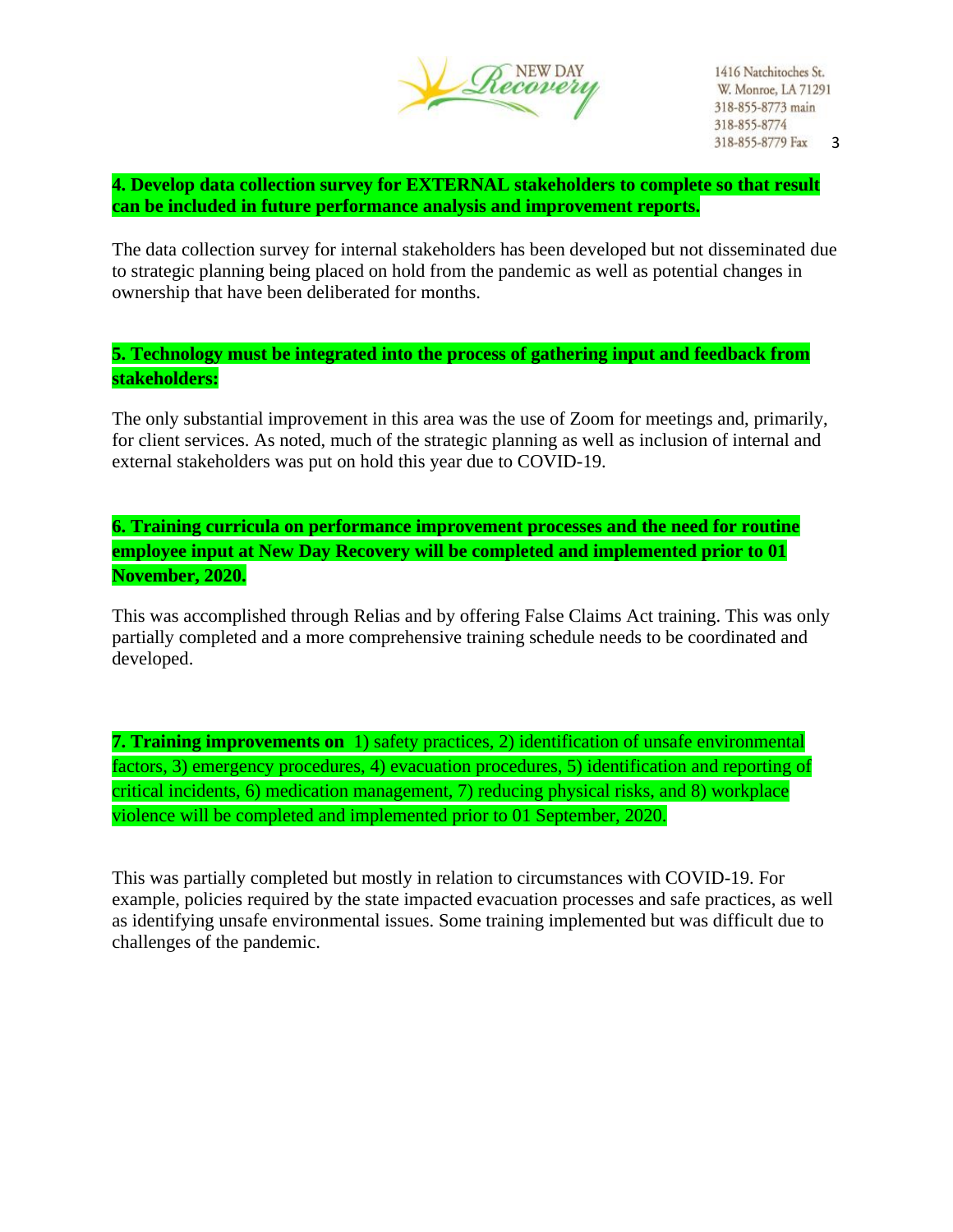

**BUSINESS FUNCTIONS**

#### **Overview**

Since January of 2020, NDR has been in the process of expanding services. During this year, ideas related to expansion have centered around exploring options with MAT and enhancing networking with many of the recovery houses in the area. The need to hire nursing, counseling, and corollary staff has been required due to some staff turnover.

#### **Business Functions by Program**

As with last year, detoxification program remains fiscally viable, though not typically the bulk of revenue generated by New Day Recovery. Its necessity is, of course, unquestioned and it continues to provides the most common form of entry for consumers who ultimately elect to enter the inpatient program.

The inpatient program has typically performed well in terms of fiscal management due to a fairly continual source of consumers and adequate revenue streams from Medicaid and private insurance companies. While it was anticipated that COVID-19 would negatively impact stays at NDR, the opposite has turned out to be true. Nevertheless, with social distancing requirements, quarantine processes, and so forth, the overall count has been less.

The outpatient program has continued to be fiscally sound in 2020, both in terms of revenue-tocosts to operate. More clients have been observed to come from the community, over time, rather than our inpatient services. While the IOP program does not generate revenue on a level near to the inpatient program, the associated costs are much less. The overall outcome is a follow-up program that provides for a continuum-of-care that is efficient in both resources and delivery of therapeutic services.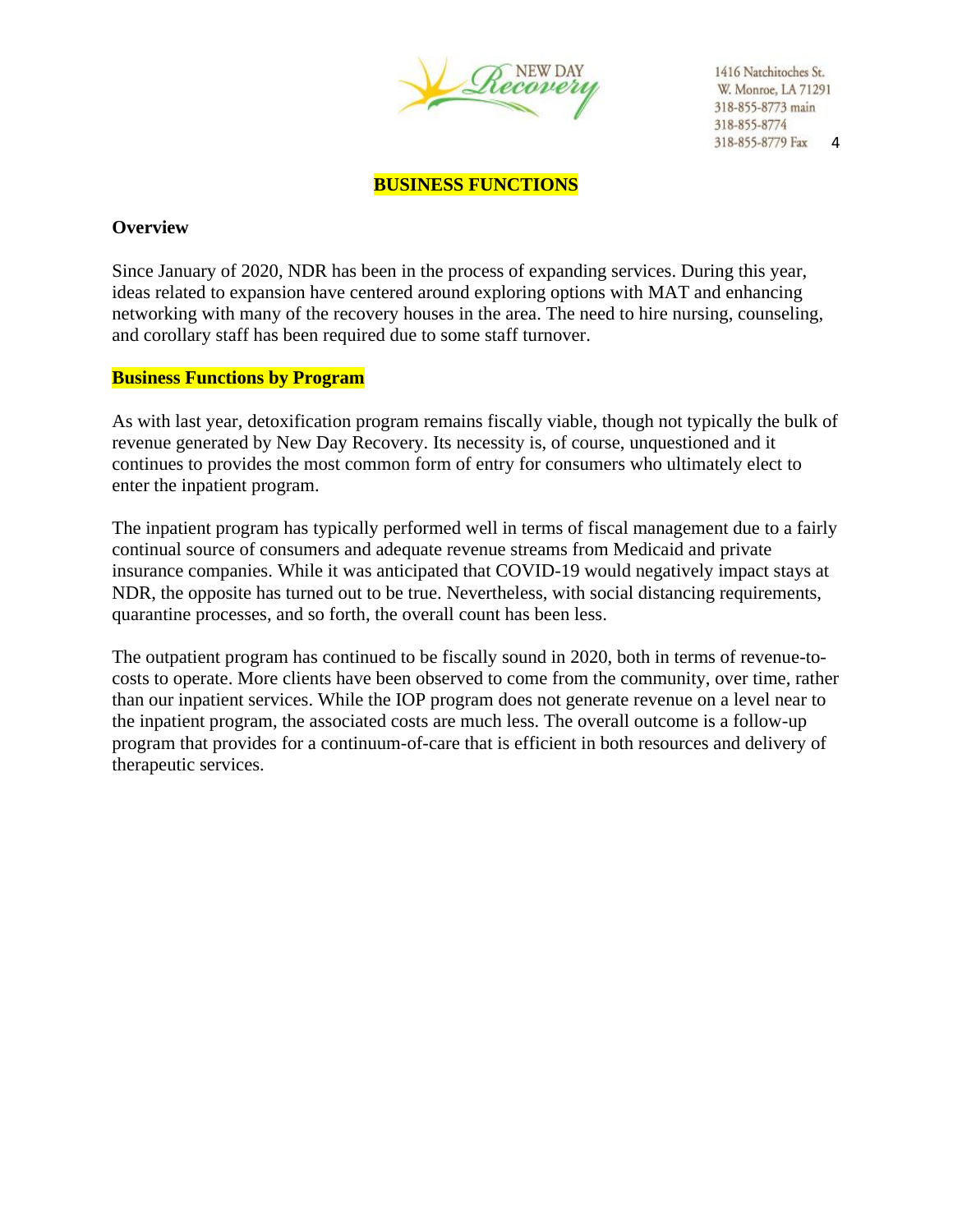

**PROGRAM FUNCTIONS**

#### **Overview**

Since January 2020 New Day Recovery has maintained steady performance in client perceptions of services, both in terms of data received from client satisfaction surveys as well as selfattributed scores on the rating-of progress. As with our past report in 2019, we continue to collect specific data upon entry (an entrance survey), while the consumer is in the program using a Rating-of-Progress (ROP) form during the interim of the consumer's services in inpatient or intensive outpatient treatment, and a satisfaction survey at the completion of programming. During this year, New Day Recovery has again found it difficult to collect follow-up data via phone calls to see how consumers have progressed since discharge. For 2021, this will need to be a primary area of importance.

## **DETOXIFICATION PROGRAM**

#### **Effectiveness of Detoxification Program**

This program is the entry point to all others that follow at our facility. However, it is also the shortest in duration, lasting only 3 to 5 days. During this program, most data that is collected is medical in nature and continues throughout the duration of the patients stay. An entrance survey is provided and from these surveys, it has been clear that consumers have been highly satisfied with services that they have received when entering the facility (a mean  $(\bar{x})$  average of over 4.80 out of a 5 point Likert Scale ordering, with 1 indicating strong disagreement and a 5 indicating strong agreement that services met consumer expectations). Other measures of effectiveness of our detoxification program include the following:

- 1. During the detoxification period, consumers overwhelmingly report a gradual reduction in symptoms, over time, which is attributed to the medically assisted aspect of this withdrawal support program.
- 2. For most for most (around 80%) there is an observed involvement in activities of daily living at the facility that increases with time in detoxification. Indeed, many of these individuals engage in the group process along with the regular inpatient consumers (this is encouraged). Likewise, nearly as many engage in recreational activities such as walking and other low impact cardiovascular exercise.
- 3. The number, duration, and frequency of symptomatic and/or asymptomatic behaviors tend to diminish, particularly near the end of the typical 5 day period.
- 4. There is a clear improvement in the physical health of the consumer, even in the short 3 to 5 day timeframe. Much of this has to do with the consumer getting sleep, taking their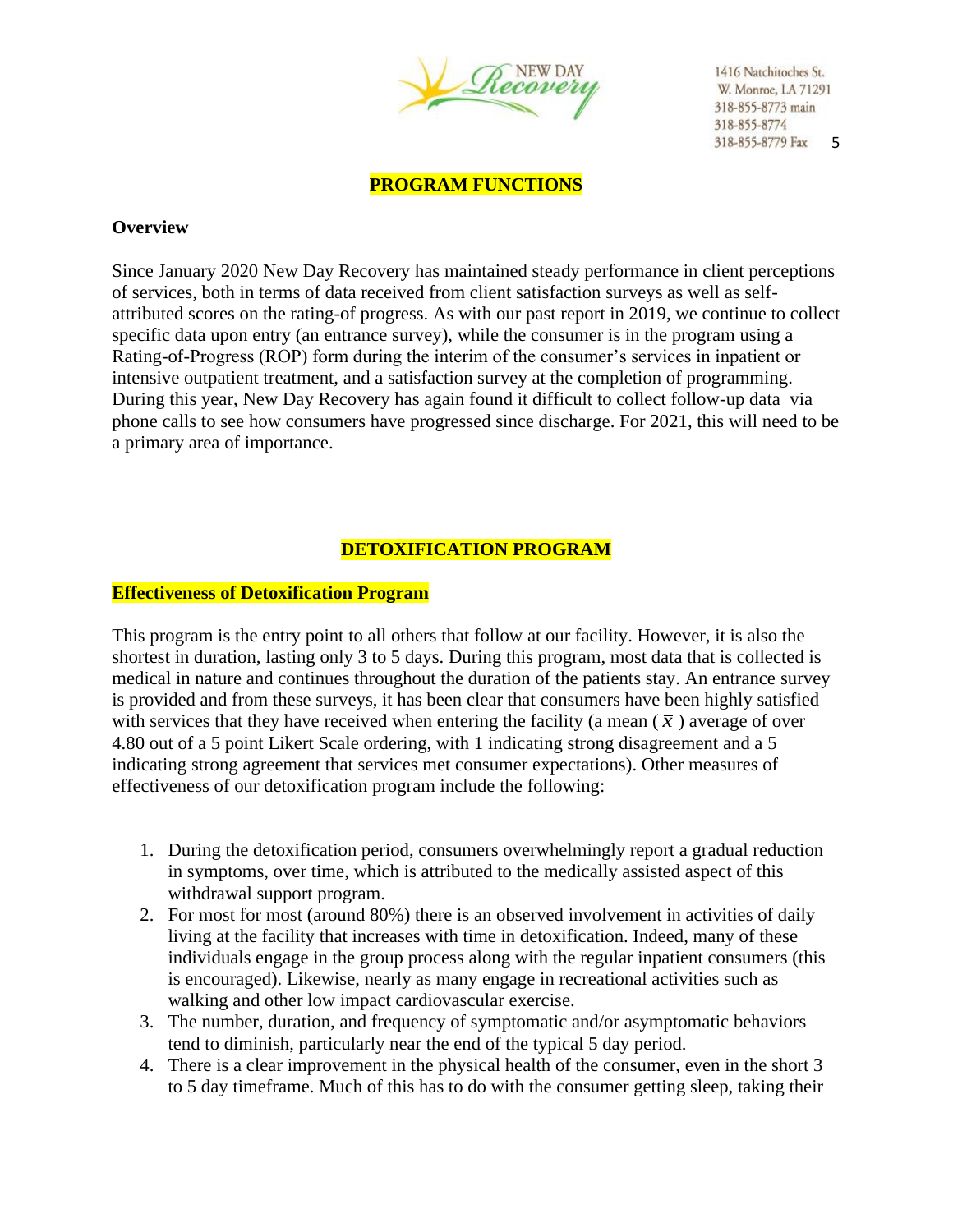

medications, and eating a balanced meal. Much of this being lacked while they were using AOD's.

It should be noted that the above are direct measures that have been given as examples from the CARF Manual.

Further, more than half of all consumers who go from the detoxification program into the inpatient program. Out of 104 persons who sought detoxification at New Day Recovery, 82 went on to engage in inpatient treatment. This means that approximately 73% stay for inpatient treatment. This is a desired outcome according to SAMHSA and is also noted as a positive indicator in the CARF Manual.

Importantly, for those who choose to not go on to inpatient, many cite employment responsibilities and/or other commitments that, from their perception, will not be able to be maintained or paused sufficiently to complete the inpatient process. On occasion, a few of these clients choose to go into Intensive Outpatient, but this a miniscule amount.

#### **Efficiency of Detoxification Program**

The measures are usually more administrative in nature and include the following points or items of measure:

- 1. Occupancy rates are enhanced due to the Detoxification Program, ensuring that New Day Recovery maintains 97% occupancy on nearly any day throughout the year.
- 2. Retention rates are fairly high as most all persons who enter detoxification complete the process, the vast majority completing a 5-day term of participation.
- 3. The direct service hours with clinical staff contact has increased but yet, cost in staff for the detoxification program has not increased. This is because NDR has been successful at encouraging detoxification consumers to engage in programming (i.e. group counseling, recreation, peer-support programs) as they are able. Many do so and this improves the effectiveness of their detoxification experience yet utilizes resources that are already available and paid for.
- 4. There has been a low rate of personnel turnover among the counseling staff who tend to oversee the additional program needs, aside from the medical components. In fact, among the therapists, there has been no turnover, simply the growth and addition of counseling staff, with no loss to any. Turnover among nursing and psych-tech staff tends to be higher but is not constant and any changes in staff have always occurred with suitable training time and acclimation provided.
- 5. As with #3 above, there has been much more service utilization by consumers in the detoxification program.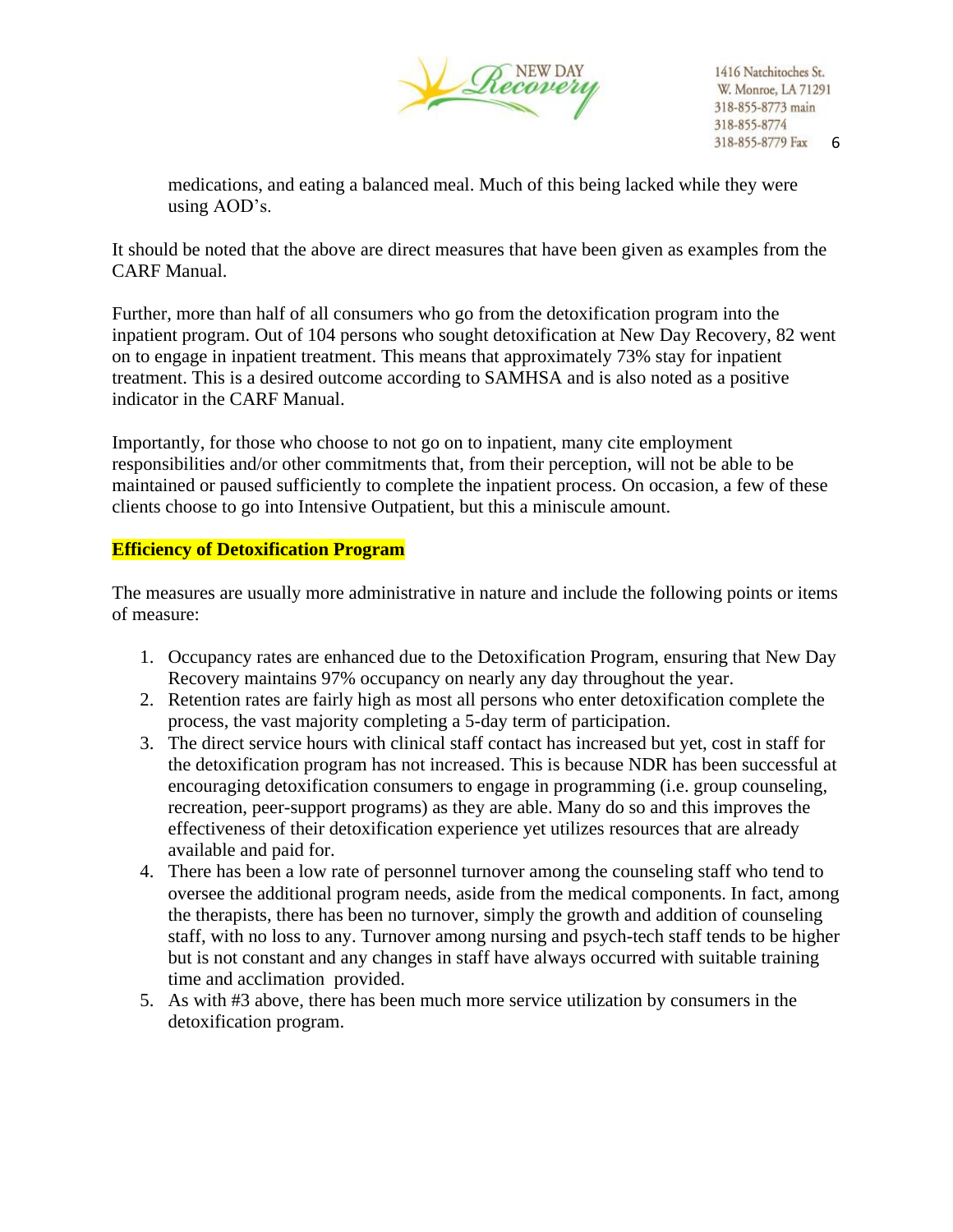

#### **Service Access for Detoxification Program**

**In regard to service access**, NDR provides an entrance survey wherein item #1 asks whether the consumer was content with the referral process and item #2 asks if it was easy to find the facility. On both of these items, a mean  $(\bar{x})$  average of over 4.80 on a 5 point Likert Scale ordering, with 1 being strongly disagreeing and a 5 strongly agreeing that services met consumer expectations).

Other measures include the following:

- 1. The hours of service are convenient (24 hours a day, 7 days a week), and the location is convenient along I-20. Further, transportation is provided for those who have need.
- 2. The time taken to set the first appointment is usually less than 1 day, if that.
- 3. Telephone response time is usually very rapid. Most new potential consumers are given a return call (once their preliminary information is taken) within a 1-day period or less.
- 4. Formal referral mechanisms are considered efficient due to data mentioned in the paragraph above and the fact that referral to inpatient, outpatient, or residential facilities exceeds 70% when consumers complete detoxification. Most who do not utilize these extra services decline them due to other options being available that they prefer.

#### **Satisfaction with Detoxification Program**

**In regard to satisfaction,** NDR provides an entrance survey wherein item #8 asks whether if the consumer was treated with dignity and respect and item #9 asks if the consumer was satisfied with the orientation process. On both of these items, a mean  $(\bar{x})$  average over 4.80 on a 5 point Likert Scale ordering, with 1 being strongly disagreeing and a 5 strongly agreeing that services met consumer expectations).

Further, there is documented evidence of the use of informed choices about medications as well as modes of treatment. Medications choices are obviously adhered to or the individual would not seek the medically-assisted detoxification program, in the first place. Exacting documentation of consumption of medications is maintained to verify this. Further, many detoxification consumers choose to participate in group counseling sessions and other activities, demonstrating the use of informed choices related to modes of treatment.

#### **Follow-up Data Collected from Those who Exited Detoxification Services**

Currently, there is little follow-up regarding the satisfaction that consumer has with the detoxification, independent of further access into treatment. It is important to point out that approximately 80% of all Detoxification Program consumers select to attend the Inpatient Program (IT) where follow-up data is gathered, upon leaving the facility. This includes both satisfaction with services after detoxification as well as progress of consumers, once they leave.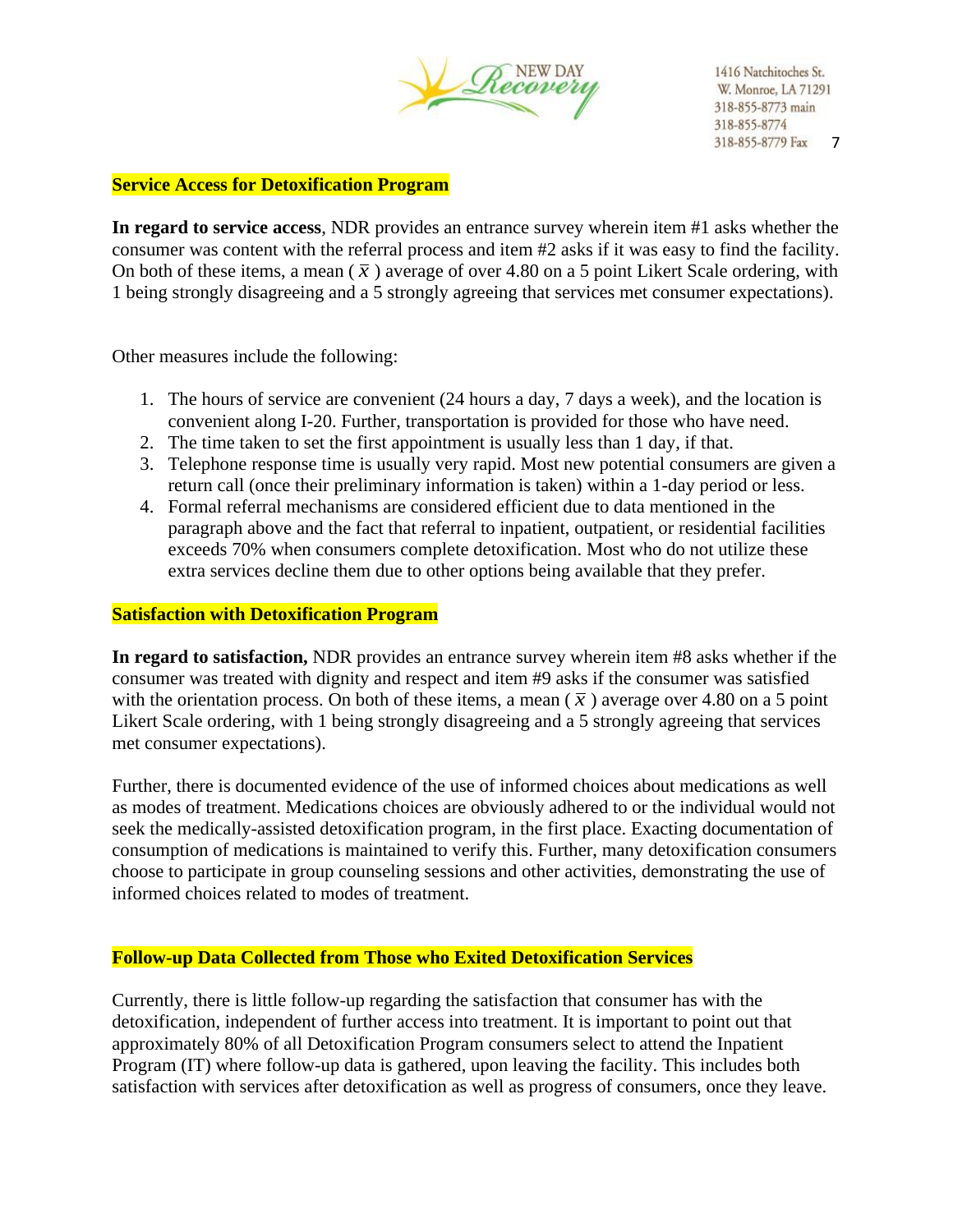

While data is available (i.e in consumer charts and at the facility) the coding and tabulation is (again) lacking, unlike what will be found in the Inpatient Program (IT) and the Intensive Outpatient Program (IOP). This is obviously an area needing improvement. In 2021, New Day Recovery will endeavor to ensure that data collection, treatment planning, and other aspects of programming are treated as a separate and distinct level of care. Given this, NDR staff must provide a separate treatment plan for clients in detoxification that is specific to that level of care.

# **INPATIENT PROGRAM (IT)**

## **Effectiveness of Inpatient Program (IT)**

An entrance survey is provided and from these surveys, it has been clear that consumers have been highly satisfied with services that they have received when entering the facility. Data related to responses from our entry survey for Inpatient (IT) programming are based on a potential pool of 475 admit responses, among which 441 responses (93%) were received. Among the 441 surveys received, the number and percent of those who endorsed agreement or strong agreement with the item(s) presented to the consumer is presented in Table 1, below:

| <b>Question</b>                                                     | <b>Number Indicating Agree</b><br>or Strongly Agree | <b>Percentage of Overall</b><br><b>Responses</b> |
|---------------------------------------------------------------------|-----------------------------------------------------|--------------------------------------------------|
| 1. The staff did a good job in<br>reference to customer service.    | 429                                                 | 97%                                              |
| 2. I received feedback from<br>staff regarding services<br>quickly. | 429                                                 | 97%                                              |
| 3. All of my questions were<br>answered during intake.              | 429                                                 | 97%                                              |
| 4. I feel safe in the<br>environment.                               | 429                                                 | 97%                                              |
| 5. I am likely to recommend<br>your organization to others.         | 429                                                 | 97%                                              |
| 6. I have been treated with<br>dignity and respect.                 | 429                                                 | 97%                                              |

## **Table 1: Consumer Entrance Survey Data for Inpatient Program (IT) Effectiveness**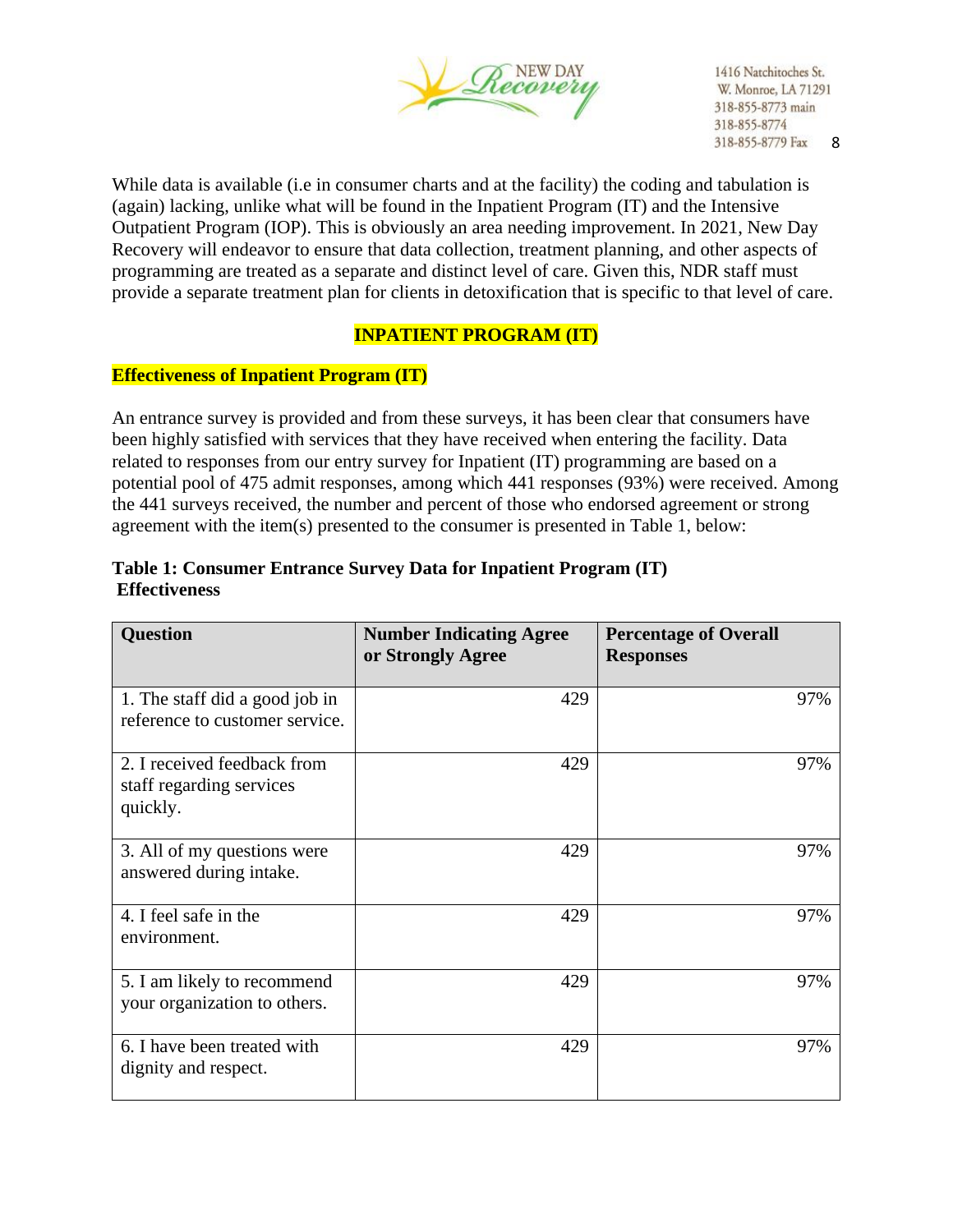

| 7. I am satisfied with the<br>program orientation.                  | 429 | 96% |
|---------------------------------------------------------------------|-----|-----|
| 8. My expectations in<br>reference to admissions were<br>fully met. | 429 | 96% |

## **NOTE: The above chart is out of 429 consumers who provided data.**

From the data in Table 1, it is very clear that consumers find initial services with New Day Recovery to meet their expectations, overall. What is interesting is that, at the end of the list of questions in Table 1, all aggregate responses come near or around 97% indicating agreement or strong agreement.

Further, New Day Recovery utilizes seven outcome measures as their primary means of determining effectiveness of our programs. These outcome measures are linked to our treatment plans as well as data collected with our Rating-of-Progress form that is used, intermittently, throughout the duration of a consumer's stay at New Day Recovery. The seven outcomes, along with aggregate data responses from consumers at the beginning and at the end of inpatient treatment are provided below. It should be noted that when obtaining data for these outcomes, the mean data response, on a scale of 1 to 10 (1 indicates little or no endorsement of the outcome, 10 reflects strong endorsement of the item) among participants. The pretest and posttest measures are shown as follows, by outcome:

| <b>OUTCOME MEASURE</b>                                                                                               | $\bar{x}$ Response at<br><b>Admission</b> | $\bar{x}$ Response at<br><b>Discharge</b> |
|----------------------------------------------------------------------------------------------------------------------|-------------------------------------------|-------------------------------------------|
| 1. Use and/or cravings of alcohol or drugs will<br>decrease while services are offered to<br>participants.           | 4.00                                      | $7.12*$                                   |
| 2. A diminished effect of prior substance abuse<br>impact current physiological and/or<br>psychological functioning. | 3.98                                      | $6.71*$                                   |
| 3. Reduction in lifestyle choices that contribute<br>to potential drug use in the future.                            | 3.85                                      | $6.11*$                                   |
| Relationships with family and friends are.<br>4.<br>supportive to recovery.                                          | 4.45                                      | $7.25*$                                   |

#### **Table 2: NDR Primary Outcome Measures for Inpatient Treatment Effectiveness**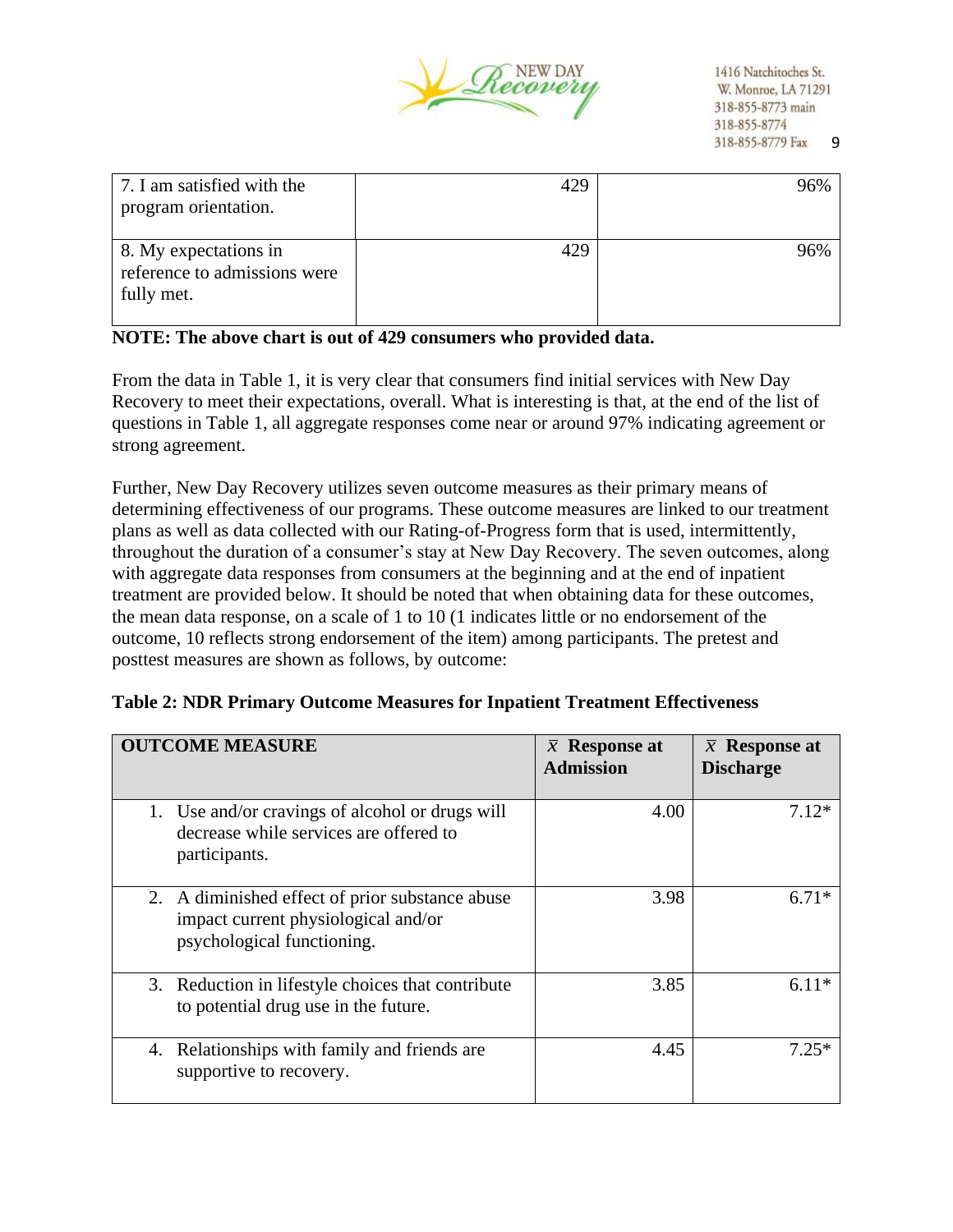

| 5. Emotional functioning is stable and reflects<br>positive affect.                                      | 3.72 | $6.08*$ |
|----------------------------------------------------------------------------------------------------------|------|---------|
| 6. The quality of one's spiritual connection or<br>sense of purpose in life.                             | 4.62 | $7.14*$ |
| Engages in pro-social and goal-directed<br>behaviors that contribute to an overall healthy<br>lifestyle. | 3.88 | $6.25*$ |

**Note that the asterisk (\*) indicates that the change from pretest to posttest is significant at the .05 level or greater.** 

It can be seen, when examining Table 2, that consumers report very substantial changes in their overall functioning. Indeed, not only there distinct differences between their perceived functioning at admission and discharge, these differences are statistically significant.

**NOTE: NDR-West Monroe does understand that the displays of effectiveness in Table 2 are, all by themselves, not actually adequate indicators of success. This is because clients who remain in treatment and simply live a balanced life are likely to make significant gains, simply because they are not using illicit substances and/or abusing prescription drugs, as well as the fact that they are getting balanced nutrition, sleep, and exercise. Thus, these results are not surprising.** 

The outcome measures listed in Table 2 line up with many included in the CARF Manual (which include the following:

| 1. Maintenance of abstinence                        | (Measures #1 and #3)      |
|-----------------------------------------------------|---------------------------|
| 2. Reduction or elimination of incidence of relapse | (Measures #1 and #3)      |
| 3. Reduction of symptoms                            | (Measures #1 and #5)      |
| 4. Improvement of physical health                   | (Measures #2 and #7)      |
| 5. Increase in level of psychological functioning   | (Measures $#2$ and $#5$ ) |
| 6. Quality of relationships                         | (Measures $#4$ and $#6$ ) |
| 7. Health status                                    | (Measures $#2$ and $#7$ ) |
| 8. Subjective psychological well-being              | (Measures $#2$ and $#6$ ) |

Other measures of effectiveness of our inpatient program, as with the detoxification program, are also noteworthy: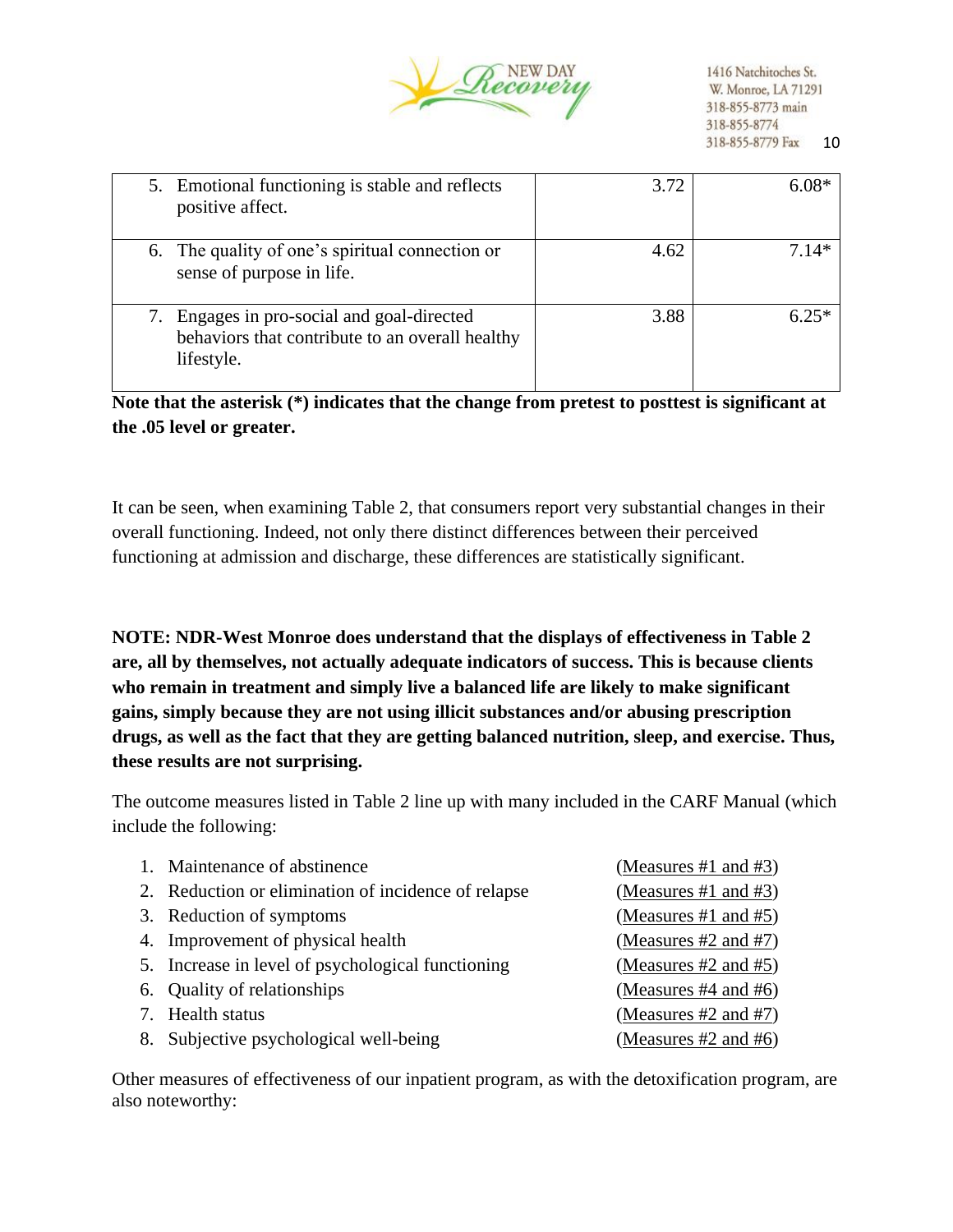

- 9. During their time in inpatient treatment, consumers overwhelmingly report a gradual reduction in symptoms, over time.
- 10. The number, duration, and frequency of symptomatic and/or asymptomatic behaviors diminish as time progresses in the inpatient program.

## **Efficiency of Inpatient Program (IT)**

This section will be very similar to the prior efficiency section included for the NDR Detoxification Program. As the CARF Manual notes, the measures are usually more administrative in nature. Efficiency measures used for the Inpatient Program (IT) include the following points or items of measure:

- 1. New Day Recovery maintains a 95% occupancy on nearly any day throughout the year.
- 2. Retention rates are fairly high as most all persons who enter inpatient complete the process.
- 3. The direct service hours with clinical staff contact has decreased, slightly during the last quarter of this year due to the rapid growth of clients in the inpatient IT program. This will remain the case until additional staff are hired that is commensurate with the growth in inpatient population.
- 4. As with our report last year, there has not been a high rate of turnover among staff. Rather, a vast majority of our staff have retained employment with NDR and were employed during the timeframe of our previous report in 2019. However, new staff have been and, continue to be, added.

#### **Service Access for Inpatient Program (IT)**

**In regard to service access**, and similar to our detoxification program, NDR provides an entrance survey wherein item #1 asks whether the consumer was content with the referral process and item #2 asks if it was easy to find the facility. Data related to responses from our entry survey for inpatient programming are presented in Table 3, below:

| <b>Question</b>                                                   | <b>Number Indicating Agree</b><br>or Strongly Agree | <b>Percentage of Overall</b><br><b>Responses</b> |
|-------------------------------------------------------------------|-----------------------------------------------------|--------------------------------------------------|
| I am satisfied with the referral<br>process (locating treatment). | 429                                                 | 97%                                              |
| It was easy to find the<br>facility.                              | 429                                                 | 97%                                              |

#### **Table 3: Service Access Indicators**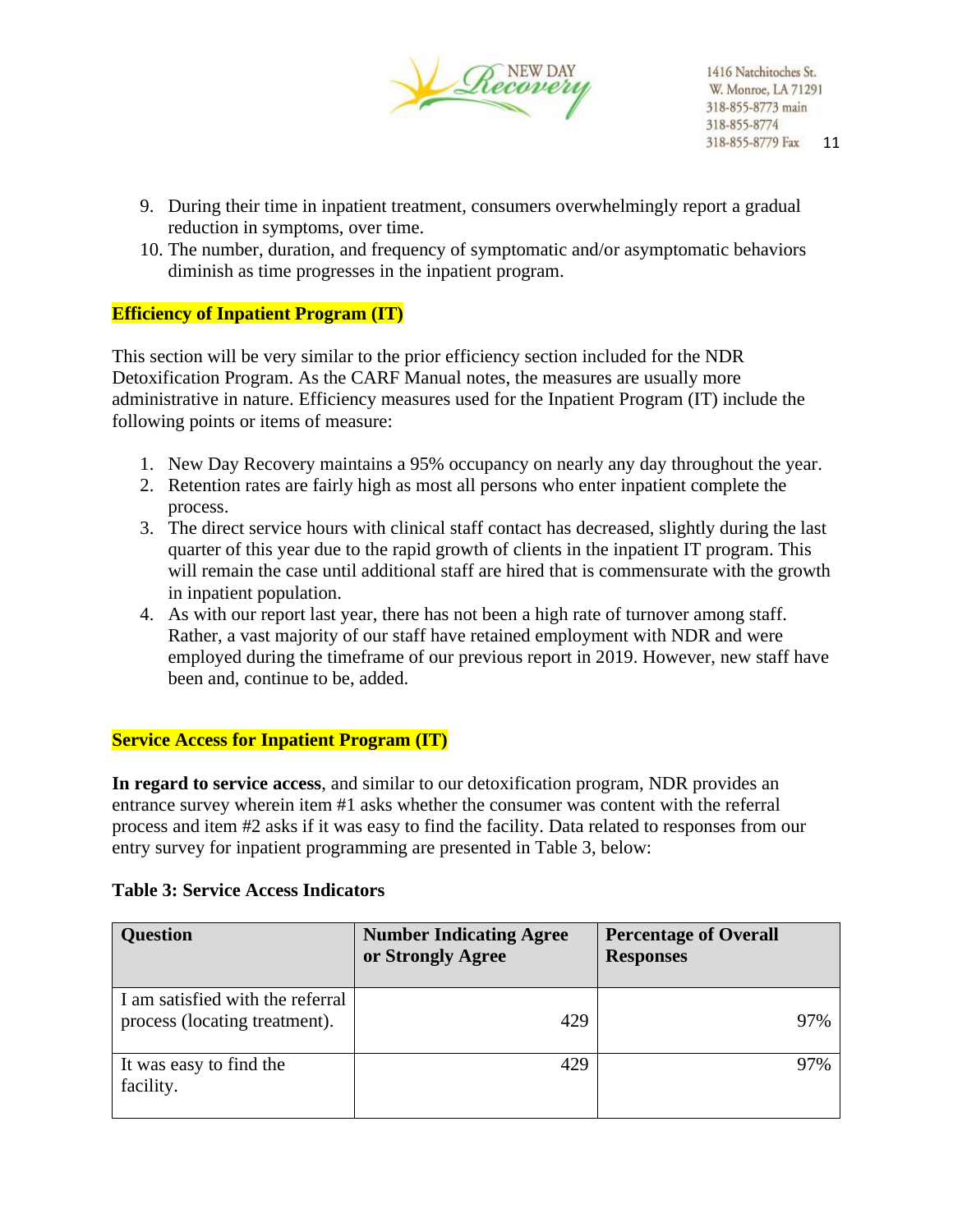

As with our Detoxification Program, other measures for service access to our inpatient program include the following:

- 1. The hours of service are convenient (24 hours a day, 7 days a week), and the location is convenient along I-20. Further, transportation is provided for those who have need.
- 2. The time taken to set the first appointment is usually less than 1 day, with improvements being observed due to the inclusion of new staff at the front counter areas of the facility.
- 3. Telephone response time is usually very rapid. Most new potential consumers are given a return call (once their preliminary information is taken) within a 1-day period or less.

## **Satisfaction with Inpatient Program (IT)**

**In regard to satisfaction,** NDR provides a satisfaction survey that is collected from consumers as they prepare to leave inpatient services. Data related to responses from our satisfaction survey for Inpatient (IT) programming are based on a potential pool of 457 responses, among which 429 responses (94%) were received. Among the 429 surveys received, Table 4 shows the number and percent of those who endorsed agreement or strong agreement with the item presented to the consumer, below:

| <b>Question</b>                     | <b>Number Indicating Satisfied</b><br>or Very Satisfied as<br><b>Endorsement</b> | <b>Percentage of Overall</b><br><b>Responses</b> |
|-------------------------------------|----------------------------------------------------------------------------------|--------------------------------------------------|
|                                     | 429                                                                              | 100%                                             |
| How would you rate the              |                                                                                  |                                                  |
| quality of service you<br>received? |                                                                                  |                                                  |
|                                     |                                                                                  |                                                  |
| How well has New Day                | 429                                                                              | 100%                                             |
| Recovery met your needs?            |                                                                                  |                                                  |
| Did our program meet or             | 423                                                                              | 99%                                              |
| exceed the quality that you         |                                                                                  |                                                  |
| expected?                           |                                                                                  |                                                  |
| My overall physical health          | 419                                                                              | 96%                                              |
| and condition was given             |                                                                                  |                                                  |
| effective programming               |                                                                                  |                                                  |
| attention.                          |                                                                                  |                                                  |
| The provision of medical            | 406                                                                              | 95%                                              |
| services that were available,       |                                                                                  |                                                  |
| when needed.                        |                                                                                  |                                                  |

#### **Table 4: Consumer Satisfaction Survey for Inpatient Program (IT)**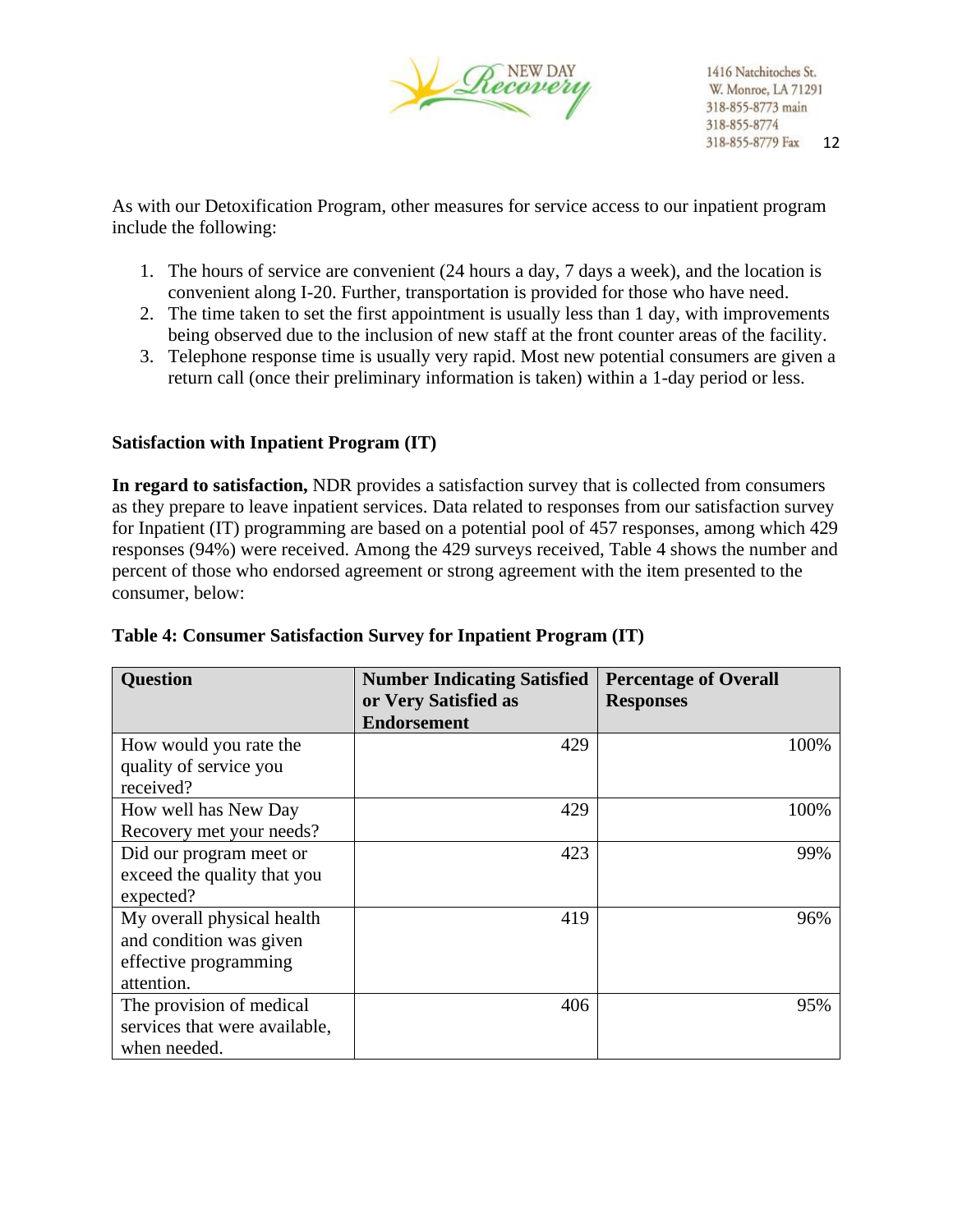

| I am satisfied with the      | 425                            | 99%                               |
|------------------------------|--------------------------------|-----------------------------------|
| services for family-oriented |                                |                                   |
| issues                       |                                |                                   |
| How do you rate the          | 420                            | 96%                               |
| helpfulness of individual    |                                |                                   |
| counseling sessions?         |                                |                                   |
| How do you rate the          | 425                            | 998%                              |
| helpfulness of group         |                                |                                   |
| counseling sessions?         |                                |                                   |
| <b>Question</b>              | <b>Number Indicating Very</b>  | <b>Percentage Indicating Very</b> |
|                              | <b>Much as Endorsement</b>     | <b>Much as Endorsement</b>        |
|                              |                                |                                   |
| How well did staff hear,     | 422                            | 98%                               |
| understand, and respect you? |                                |                                   |
| How well did staff work on   | 423                            | 99%                               |
| issues that you wanted to    |                                |                                   |
| work on?                     |                                |                                   |
| My therapist was a good fit  | 427                            | 100%                              |
| for me during sessions.      |                                |                                   |
| The program helped me to     | 421                            | 96%                               |
| deal more effectively with   |                                |                                   |
| problems.                    |                                |                                   |
| How likely would you         | 420                            | 98%                               |
| recommend us to a friend in  |                                |                                   |
| recovery?                    |                                |                                   |
| <b>Question</b>              | <b>Number Indicating Agree</b> | <b>Percentage Indicating</b>      |
|                              | or Strongly Agree              | <b>Agree or Strongly Agree</b>    |
|                              |                                |                                   |
| Food and dietary issues were | 427                            | 100%                              |
| given sufficient attention.  |                                |                                   |
| My physical health has       | 415                            | 97%                               |
| improved while at New Day    |                                |                                   |
| Recovery.                    |                                |                                   |
| I am happy with the person I | 420                            | 98%                               |
| have become after this       |                                |                                   |
| program.                     |                                |                                   |
| I feel more spiritually      | 423                            | 99%                               |
| grounded.                    |                                |                                   |
| I am much less likely to use | 412                            | 96%                               |
| drugs or alcohol after this  |                                |                                   |
| program.                     |                                |                                   |

**NOTE: The above chart is out of 452 consumers who provided data and others (approximately 20, depending on the item) being missing due to departure prior to**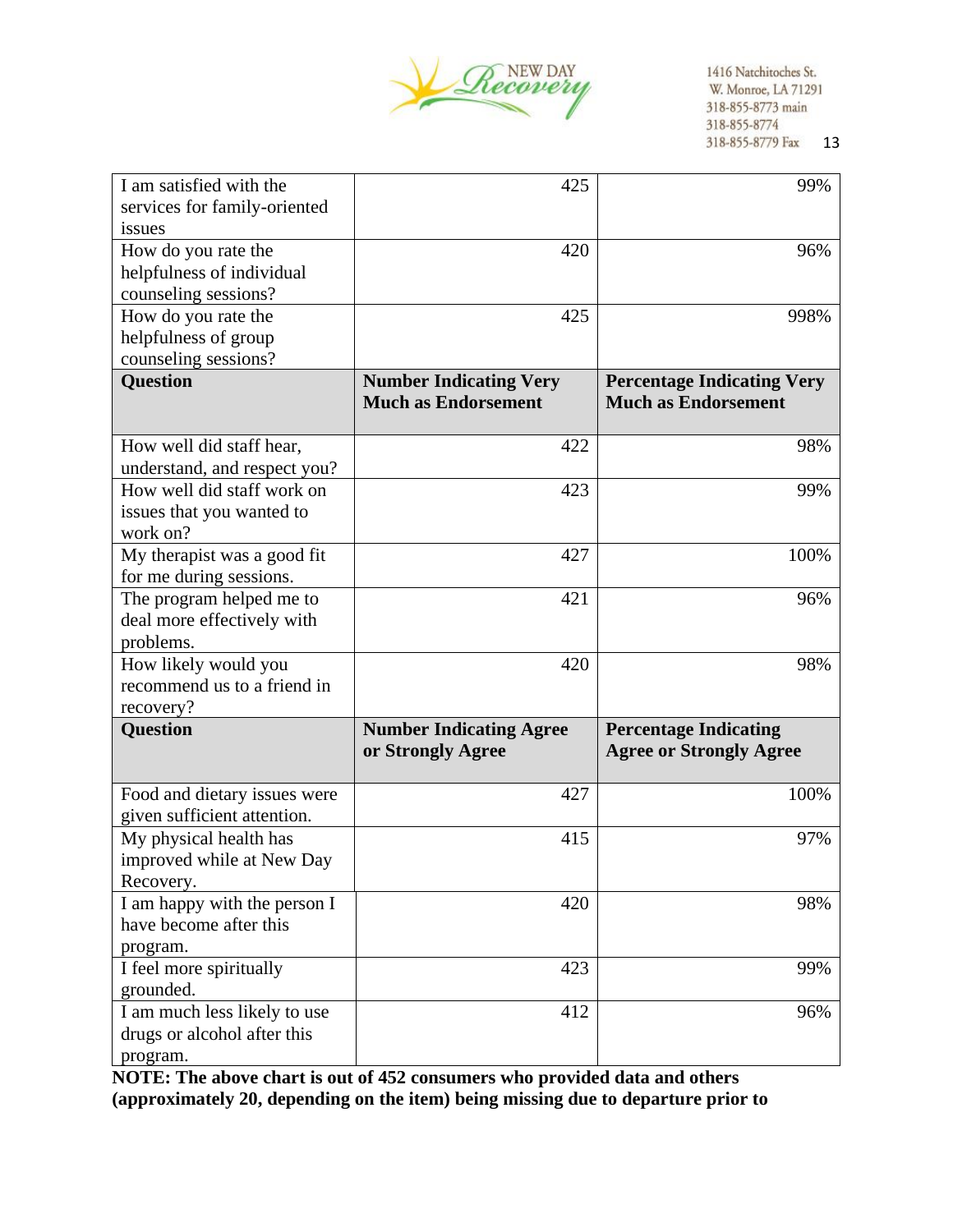

## **successful administration of the survey or due to respondent error in completing that item of the survey.**

From the data in Table 4, it is clear that consumers are very satisfied with a variety of aspects of service delivery that they have experienced at New Day Recovery. Staff at our facility are fairly vigorous in collecting satisfaction surveys prior to consumer departure. Nevertheless, there are some cases of missing data. Of those who did provide satisfaction surveys, it is clear that they perceived circumstances as beneficial.

## **Follow-up Data Collected from Those who Exited Inpatient Services**

New Day Recovery has utilized a sampling process whereby consumers are randomly selected, with about very  $10<sup>th</sup>$  consumer being selected for follow-up. During 2020, this sampling process was only utilized during the beginning of the year and intermittent times throughout the year. While we experienced some degree of success in providing this follow-up in 2019, **issues with COVID-19 and increased workload due to the pandemic, Hurricanes, and quite unusual snowstorms and power outages in our region**, follow-up was not substantially provided. Because of this, we are again including this as an area of recommended improvement, as follows:

## **Area Needing Improvement for Inpatient Program #8: Improve follow-up data collection for persons who leave after inpatient.**

#### **Action Plan**:

- 1. Evaluate performance of past efforts to contact consumers in inpatient.
- 2. Brainstorm with clinical staff for ideas to improve follow-up with clients.
- 3. Engage staff in this process or provide evaluator with sufficient time to complete followup data collection.

**Indicators**: Increased percentage of persons contacted with response rate of 40% being the metric for 2021.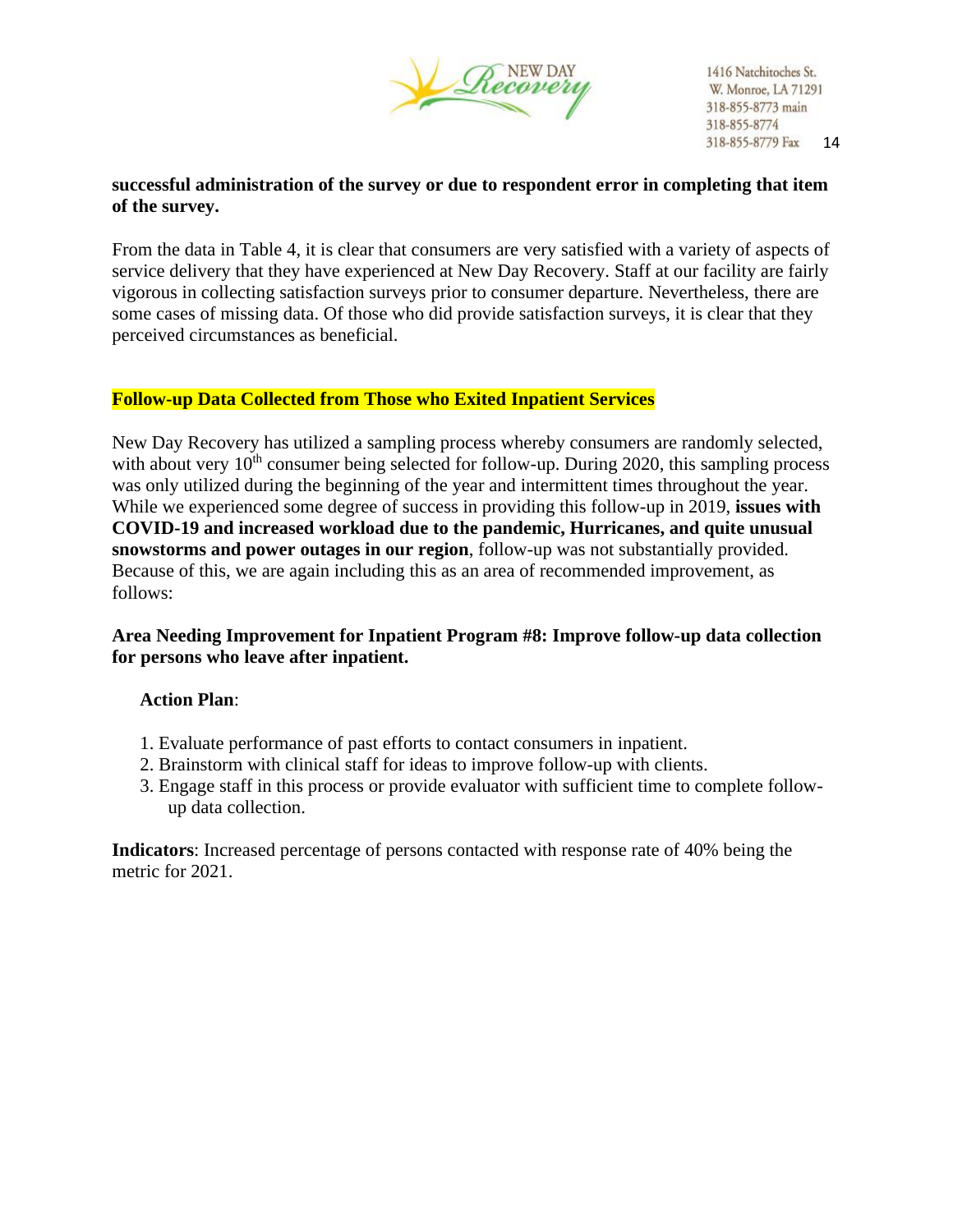

## **INTENSIVE OUTPATIENT PROGRAM (IOP)**

#### **Effectiveness of Intensive Outpatient Program (IOP)**

An entrance survey is provided and from these surveys, it has been clear that consumers have been highly satisfied with services that they have received when entering IOP. Data related to responses from our entry survey for Intensive Outpatient (IOP) programming are based on a potential pool of 169 admit responses, among which 162 responses (96%) were received. Among the 162 surveys received, the number and percent of those who endorsed agreement or strong agreement with the item(s) presented to the consumer is presented in Table 5, below:

| <b>Question</b>                                                     | <b>Number Indicating Agree</b><br>or Strongly Agree | <b>Percentage of Overall</b><br><b>Responses</b> |
|---------------------------------------------------------------------|-----------------------------------------------------|--------------------------------------------------|
| 1. The staff did a good job in<br>reference to customer service.    | 159                                                 | 98%                                              |
| 2. I received feedback from<br>staff regarding services<br>quickly. | 157                                                 | 97%                                              |
| 3. All of my questions were<br>answered during intake.              | 160                                                 | 99%                                              |
| 4. I feel safe in the<br>environment.                               | 159                                                 | 99%                                              |
| 5. I am likely to recommend<br>your organization to others.         | 161                                                 | 100%                                             |
| 6. I have been treated with<br>dignity and respect.                 | 161                                                 | 100%                                             |
| 7. I am satisfied with the<br>program orientation.                  | 149                                                 | 91%                                              |
| 8. My expectations in<br>reference to admissions were<br>fully met. | 150                                                 | 91%                                              |

#### **Table 5: Consumer Entrance Survey Data for Intensive Outpatient Effectiveness**

**NOTE: The above chart is out of 162 consumers who provided data.**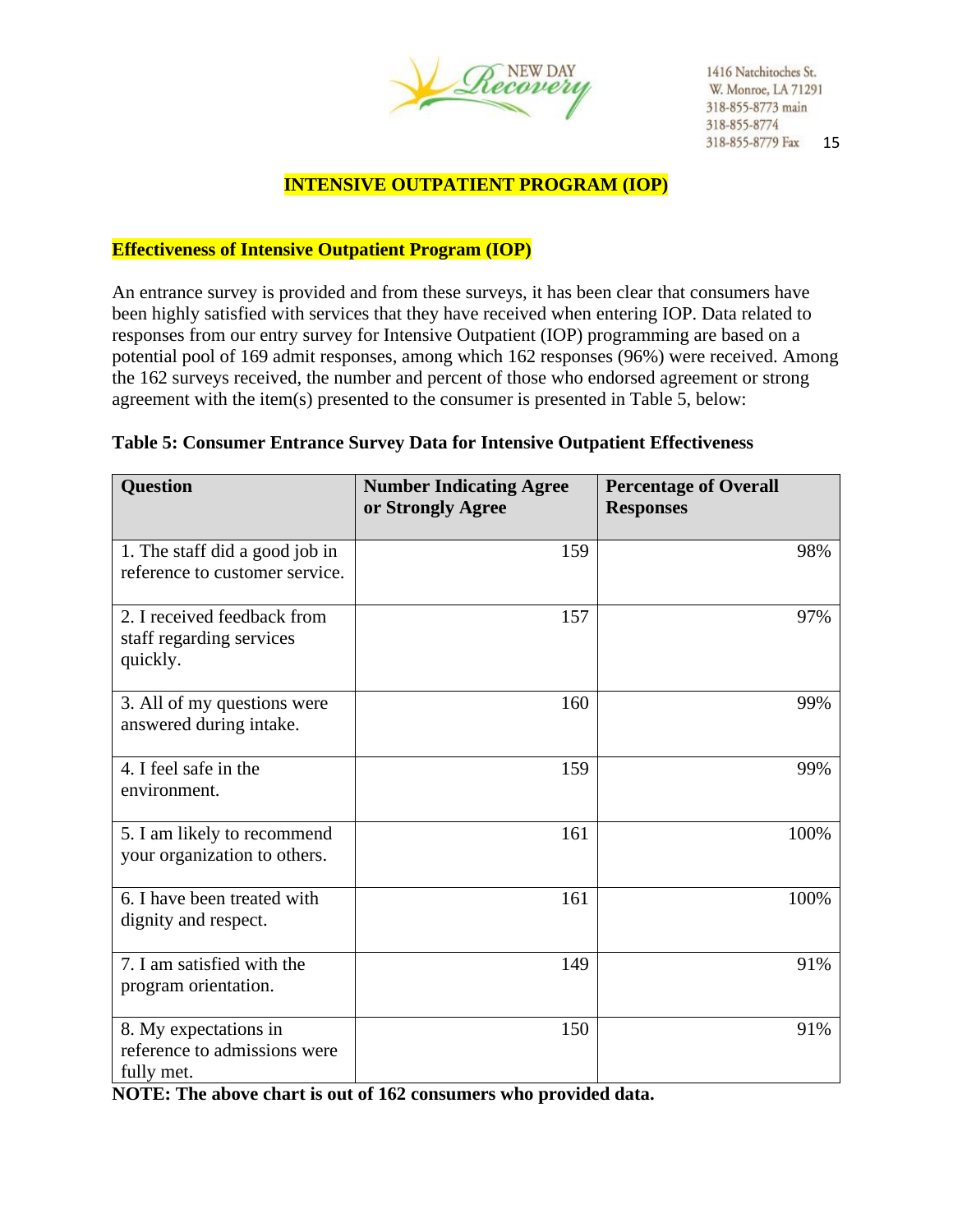

As with the Inpatient Program, the Intensive Outpatient Program continues forward with the same seven primary outcome measures to track how well consumers continue with these goals during their outpatient experience. These outcome measures are linked to the outpatient treatment plans as well as data collected with our Rating-of-Progress form that is **used on a monthly basis as part of our monthly treatment plan review**, intermittently, throughout the duration of a consumer's IOP experience with New Day Recovery. The seven outcomes, along with aggregate data responses from consumers at the beginning and at the end of inpatient treatment are provided below. It should be noted that when obtaining data for these outcomes, the mean data response, on a scale of 1 to 10 (1 indicates little or no endorsement of the outcome, 10 reflects strong endorsement of the item) among participants. The pretest and posttest measures are shown as follows, by outcome, in Table 6:

**Table 6: NDR Primary Outcome Measures for Intensive Outpatient (IOP) Treatment Effectiveness**

| <b>OUTCOME MEASURE</b>                                                                                               | $\bar{x}$ Response at<br><b>Entry</b> | $\bar{x}$ Response<br>after 30 days or<br>more |
|----------------------------------------------------------------------------------------------------------------------|---------------------------------------|------------------------------------------------|
| 1. Use and/or cravings of alcohol or drugs will<br>decrease while services are offered to<br>participants.           | 4.83                                  | $7.17*$                                        |
| 2. A diminished effect of prior substance abuse<br>impact current physiological and/or<br>psychological functioning. | 4.12                                  | $6.18*$                                        |
| 3. Reduction in lifestyle choices that contribute<br>to potential drug use in the future.                            | 5.73                                  | $7.29*$                                        |
| Relationships with family and friends are<br>4.<br>supportive to recovery.                                           | 5.34                                  | $7.47*$                                        |
| Emotional functioning is stable and reflects<br>5.<br>positive affect.                                               | 4.57                                  | $5.66*$                                        |
| The quality of one's spiritual connection or<br>6.<br>sense of purpose in life.                                      | 6.41                                  | $8.11*$                                        |
| 7. Engages in pro-social and goal-directed<br>behaviors that contribute to an overall healthy<br>lifestyle.          | 5.77                                  | $7.83*$                                        |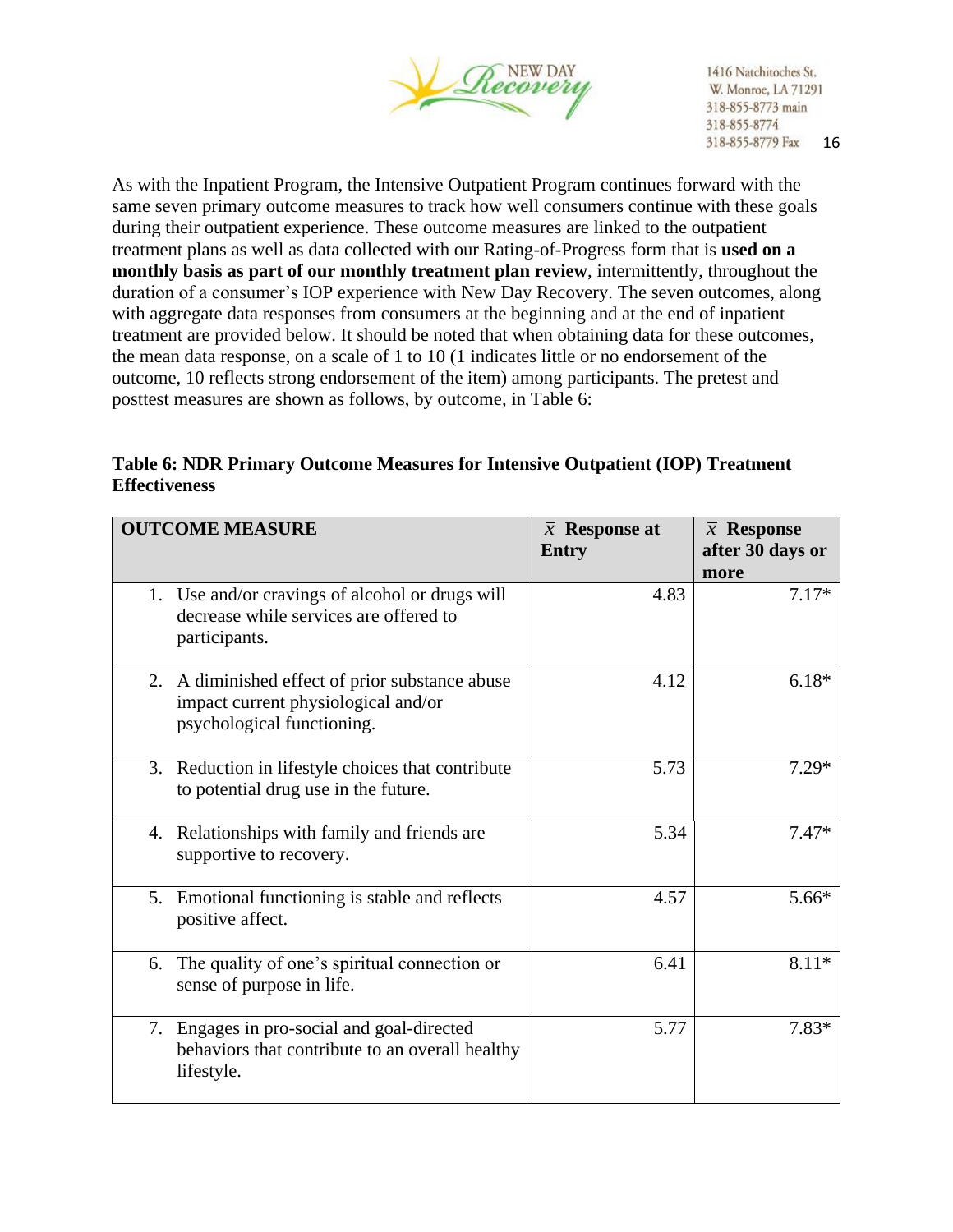

# **Note that the asterisk (\*) indicates that the change from pretest to posttest is significant at the .05 level or greater.**

From the data above, it is clear that significant progress on each of the primary indicators has been made by consumers. Certainly, when examining Table 6, one can see that consumers report very substantial changes in their overall functioning. Indeed, not only are there distinct differences between their perceived functioning at admission and discharge, these differences are statistically significant.

As with the Inpatient Program, the outcome measures for the Outpatient Program listed in Table 6 line up with many included in the CARF Manual (**see pg. 93**) which include the following:

| 1. Maintenance of abstinence                        | (Measures #1 and #3)      |
|-----------------------------------------------------|---------------------------|
| 2. Reduction or elimination of incidence of relapse | (Measures $#1$ and $#3$ ) |
| 3. Reduction of symptoms                            | (Measures #1 and $#5$ )   |
| 4. Improvement of physical health                   | (Measures $#2$ and $#7$ ) |
| 5. Increase in level of psychological functioning   | (Measures $#2$ and $#5$ ) |
| 6. Quality of relationships                         | (Measures #4 and #6)      |
| 7. Health status                                    | (Measures $#2$ and $#7$ ) |
| 8. Subjective psychological well-being              | (Measures #2 and #6)      |

Other measures of effectiveness of our inpatient program, as with the detoxification program, are also noteworthy:

- 9. During their time in inpatient treatment, consumers overwhelmingly report a gradual reduction in symptoms, over time.
- 10. All engage in activities of daily living at the facility that increases with time in inpatient treatment.
- 11. The number, duration, and frequency of symptomatic and/or asymptomatic behaviors diminish as time progresses in the inpatient program.
- 12. Housing situations for persons in Intensive Outpatient also seem to be addressed sufficiently as none of these consumers report being homeless. New Day Recovery works closely with numerous recovery homes and other facilities to assist consumers in meeting their housing needs.
- 13. Consumers of IOP also experience community integration as they are connected with several peer support networks throughout the area, including Celebrate Recovery, Alcoholics Anonymous, Gamblers Anonymous, or other forms of recovery-based social activities.
- 14. Out of necessity, consumers in IOP must be involved in activities of daily living. In group settings, follow-up regarding the consumer's schedule and the level of day-to-day activity is addressed, the goal being to have consumers involved in as many pro-social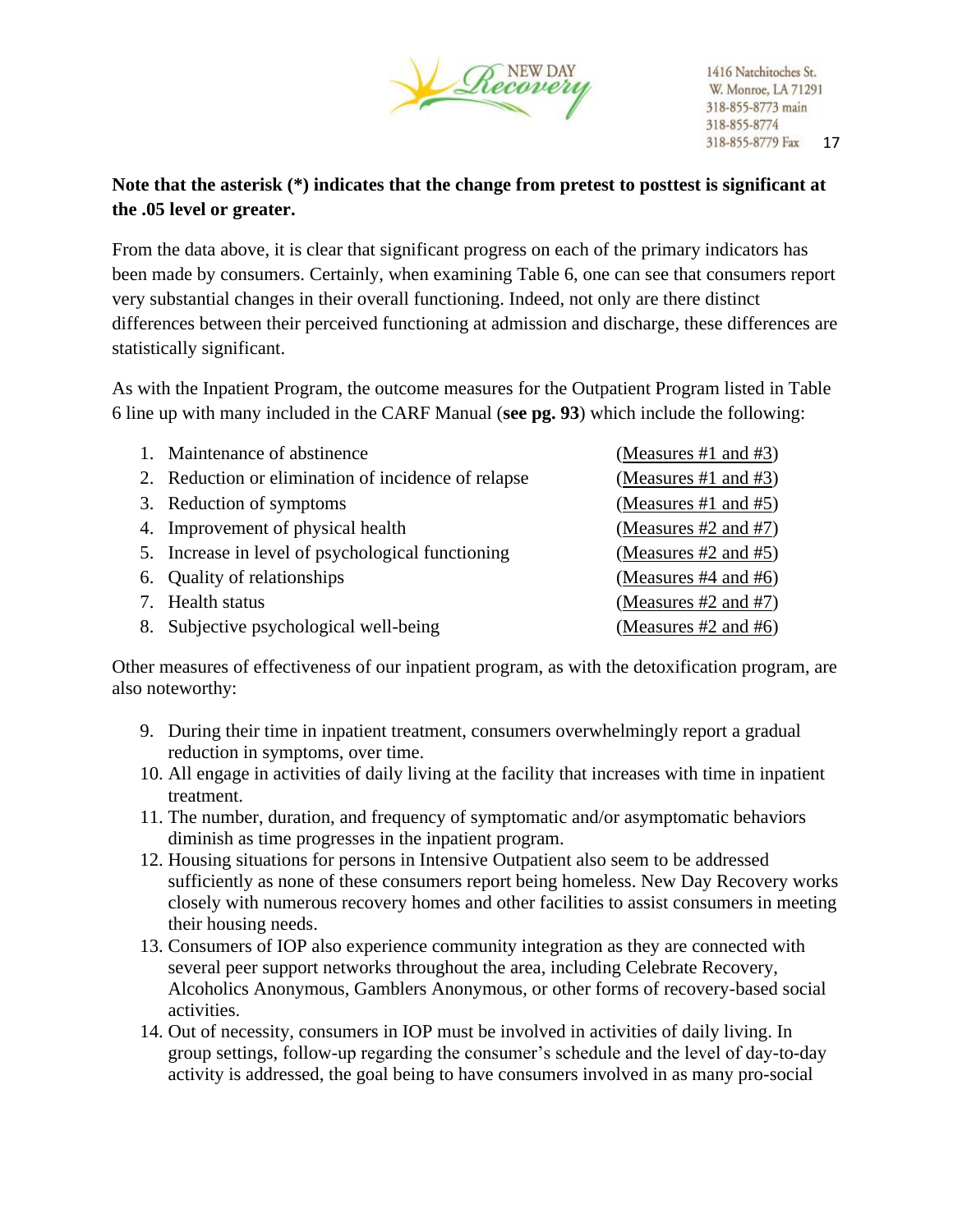

activities throughout their week as is possible. Volunteer work is encouraged, as are other activities.

## **Efficiency of Intensive Outpatient Program (IOP)**

This section is similar to the efficiency sections for the NDR Inpatient Program and the NDR Detoxification Program. As the CARF Manual notes, the measures are usually more administratively oriented in nature. Efficiency measures used for the Intensive Outpatient Program (IOP) include the following points or items of measure:

- 1. Service delivery cost per unit is probably optimal, as groups tend to average around 10 to 12 participants per counselor available. This is a healthy ratio from an efficiency standpoint.
- 2. As with last year, retention has been difficult in IOP. Many consumers attend on a sporadic basis. IOP sessions are held 3 times per week and many consumers will come to some, but not all, sessions, each week. In some cases, some simply do not return, leaving no word or warning as to why. This has also caused holes in data collection efforts thereby impacting mean responses to outcomes.
- 3. The direct service hours with clinical staff contact has increased but yet, cost in staff for the Outpatient program has not increased. Some of this is due to a change in employees providing Outpatient services as well as the more effective use clinical staff scheduling. This has allowed for more individual sessions as well as couples counseling, when appropriate.
- 4. As with the Inpatient Program, there has been a low rate of personnel turnover among the counseling staff who tend to oversee the additional program needs. In fact, among the counselors delivering IOP services, there has been no turnover.

#### **Service Access for Intensive Outpatient Program (IOP)**

**In regard to service access**, and similar to our Inpatient Program, NDR provides an entrance survey wherein item #1 asks whether the consumer was content with the referral process and item #2 asks if it was easy to find the facility. Data related to responses from our entry survey for IOP programming are presented in Table 7, below:

| <b>Question</b>                                                   | <b>Number Indicating Agree</b><br>or Strongly Disagree | <b>Percentage of Overall</b><br><b>Responses</b> |  |
|-------------------------------------------------------------------|--------------------------------------------------------|--------------------------------------------------|--|
| I am satisfied with the referral<br>process (locating treatment). | 158                                                    | 97%                                              |  |

#### **Table 7: Service Access Indicators for IOP**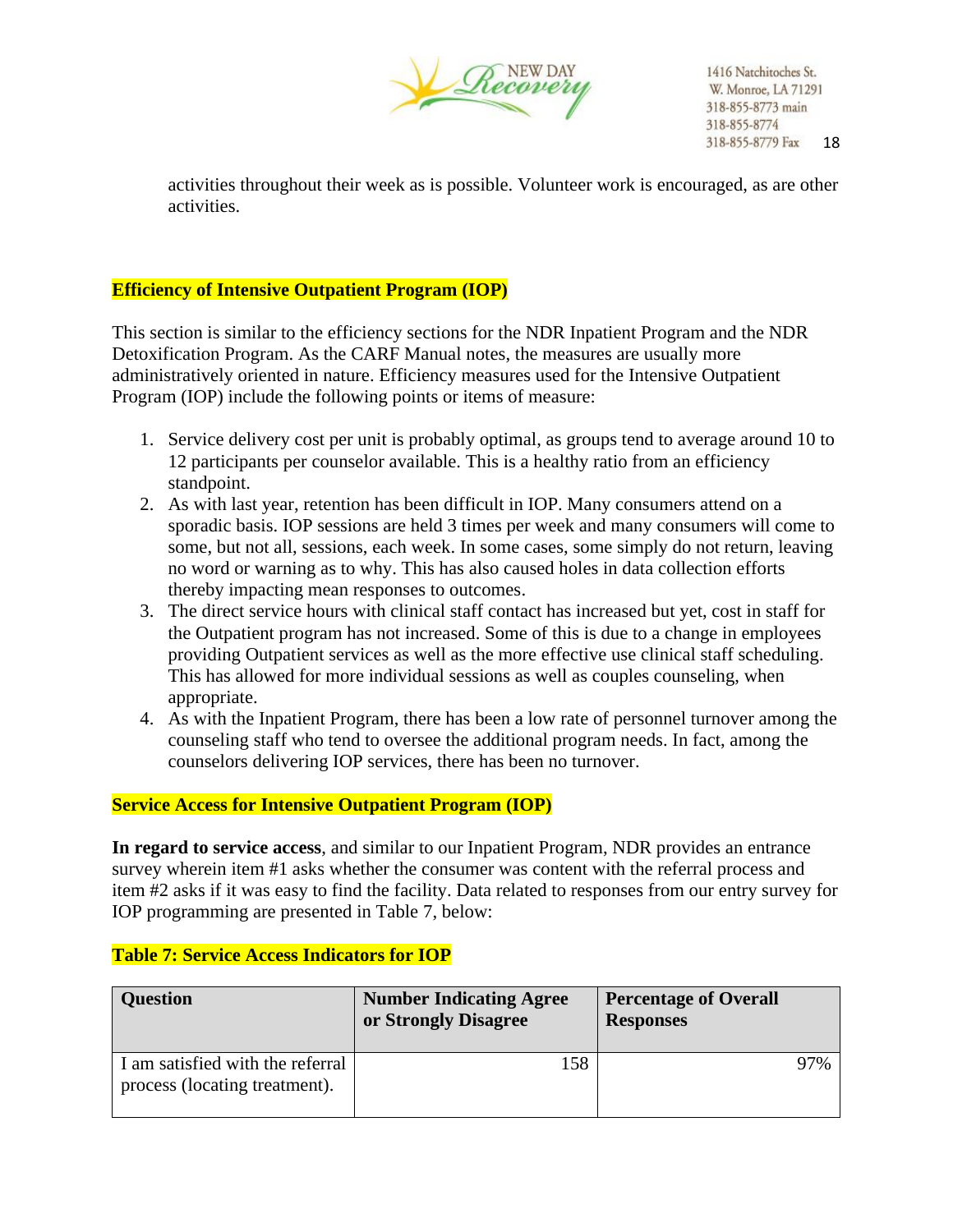

| It was easy to find the | 60 | 99% |
|-------------------------|----|-----|
| facility.               |    |     |

#### **NOTE: The above chart is out of 162 consumers who provided data..**

As can be seen in Table 7, it is clear that nearly every consumer found the referral process to New Day Recovery to be satisfactory and they also indicated that the facility was easy to locate. As with our Inpatient Program, other measures for service access to our outpatient program include the following:

- 1. The IOP groups are held on Saturdays (2:30 p.m. to 5:30 p.m.), Sundays (2:30 p.m. to 5:30 p.m.) and Monday evenings (5:30 to 8:30 p.m.) because, according to our consumers, this is the most amenable schedule for them to attend amidst work and other responsibilities.
- 2. New Day Recovery is in 24 hours a day, 7 days a week so that persons interested in IOP can call at any time to get information. In addition, the location is convenient along I-20. Further, transportation is provided for IOP consumers who live in and around the region if such is needed.
- 3. The time taken to set the first appointment is usually less than 1 day, if that.
- 4. For IOP inquiries, telephone response time is usually very rapid. Most new potential consumers are given a return call (once their preliminary information is taken) within a 1 day period or less.
- 5. As noted last year, the referral mechanisms for our IOP are in need of improvement. While counselors do attempt to aid consumers in setting appointments, getting employment, and addressing housing issues, this is usually done on an informal basis. There are no dedicated staff who link outside services with the IOP consumers, per se. However, New Day Recovery does have a strong working relationship with numerous state agencies, residential homes, and employers in the region which allows the IOP staff to provide some referrals for consumers in need. No actual hard data or outcomes related to referrals is available. Rather, this is due to observation and experience that this indicator is provided.

#### **Satisfaction for Intensive Outpatient Program (IOP)**

**In regard to satisfaction,** NDR provides a satisfaction survey that is collected from consumers as they prepare to leave outpatient services. Data related to responses from our consumer satisfaction survey for Intensive Outpatient (IOP) programming are based on a potential pool of 184 completing clients, among which 162 responses (88%) were received. **The total surveys collected were much less than the year before and much of this had to do with modifications due to COVID-19 as well as high staff turnover**. Among the 162 surveys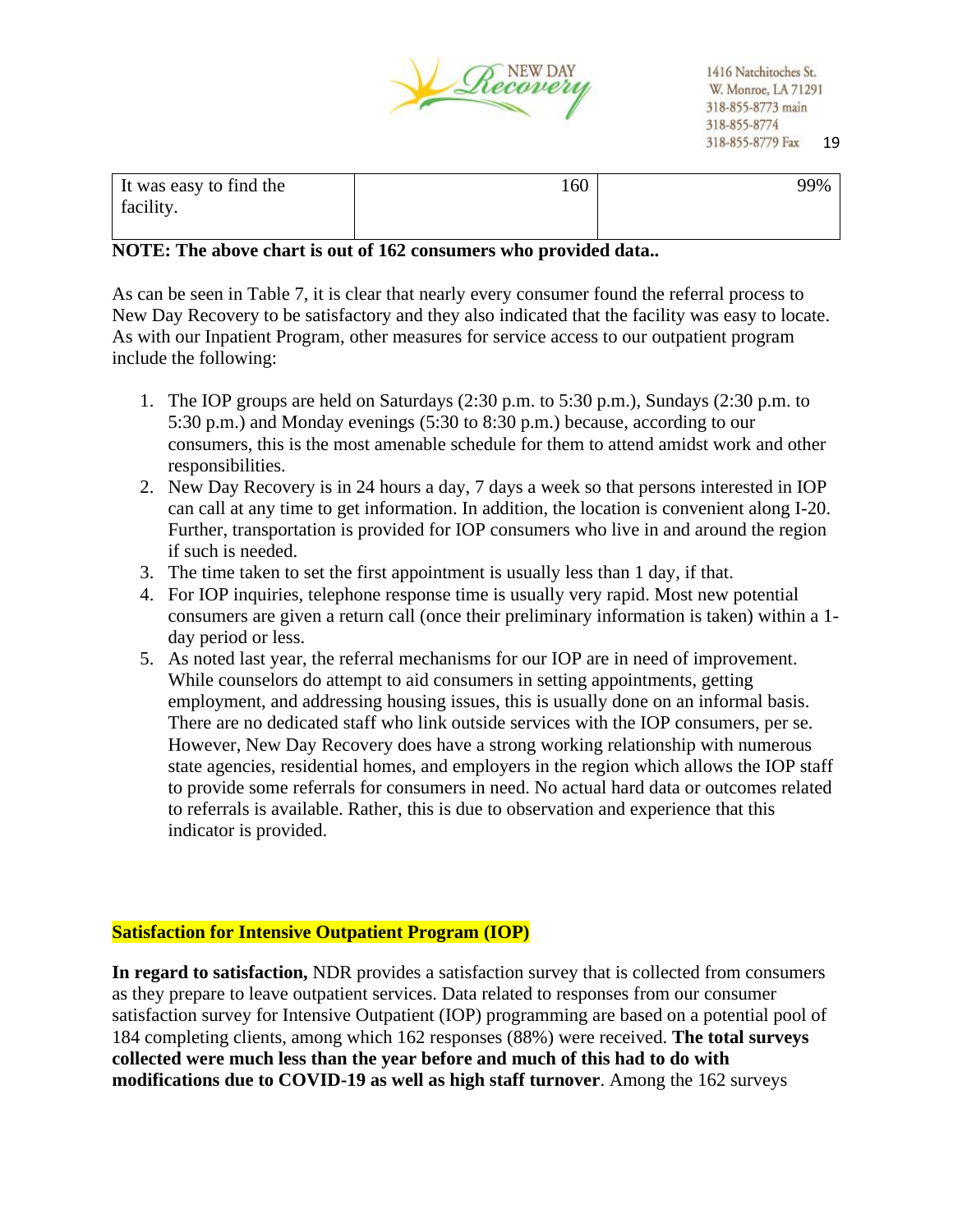

received, the number and percent of those who endorsed agreement or strong agreement with the item(s) presented to the consumer is presented in Table 8, below:

## **Table 8: Consumer Satisfaction Survey for IOP**

| <b>Question</b>                             | <b>Number Indicating</b><br><b>Satisfied or Very Satisfied</b><br>as Endorsement | <b>Percentage of Consumers</b><br><b>Who Responded</b> |
|---------------------------------------------|----------------------------------------------------------------------------------|--------------------------------------------------------|
| How would you rate the                      | 153                                                                              | 94%                                                    |
| quality of service you                      |                                                                                  |                                                        |
| received?                                   |                                                                                  |                                                        |
| How well has New Day                        | 148                                                                              | 91%                                                    |
| Recovery met your needs?                    |                                                                                  |                                                        |
| Did our program meet or                     | 153                                                                              | 94%                                                    |
| exceed the quality that you                 |                                                                                  |                                                        |
| expected?                                   |                                                                                  |                                                        |
| My overall physical health                  | 141                                                                              | 87%                                                    |
| and condition was given                     |                                                                                  |                                                        |
| effective programming                       |                                                                                  |                                                        |
| attention.                                  |                                                                                  |                                                        |
| The provision of medical                    | 130                                                                              | 80%                                                    |
| services that were available,               |                                                                                  |                                                        |
| when needed.                                |                                                                                  |                                                        |
| I am satisfied with the                     | 141                                                                              | 87%                                                    |
| services for family-oriented                |                                                                                  |                                                        |
| issues                                      |                                                                                  |                                                        |
| How do you rate the                         | 115                                                                              | 71%                                                    |
| helpfulness of individual                   |                                                                                  |                                                        |
| counseling sessions?                        | 149                                                                              | 92%                                                    |
| How do you rate the<br>helpfulness of group |                                                                                  |                                                        |
| counseling sessions?                        |                                                                                  |                                                        |
| <b>Question</b>                             | <b>Number Indicating Very</b>                                                    | <b>Percentage Indicating Very</b>                      |
|                                             | <b>Much as Endorsement</b>                                                       | <b>Much as Endorsement</b>                             |
|                                             |                                                                                  | (Including Missing Cases)                              |
|                                             |                                                                                  |                                                        |
| How well did staff hear,                    | 157                                                                              | 97%                                                    |
| understand, and respect you?                |                                                                                  |                                                        |
| How well did staff work on                  | 148                                                                              | 91%                                                    |
| issues that you wanted to                   |                                                                                  |                                                        |
| work on?                                    |                                                                                  |                                                        |
| My therapist was a good fit                 | 149                                                                              | 92%                                                    |
| for me during sessions.                     |                                                                                  |                                                        |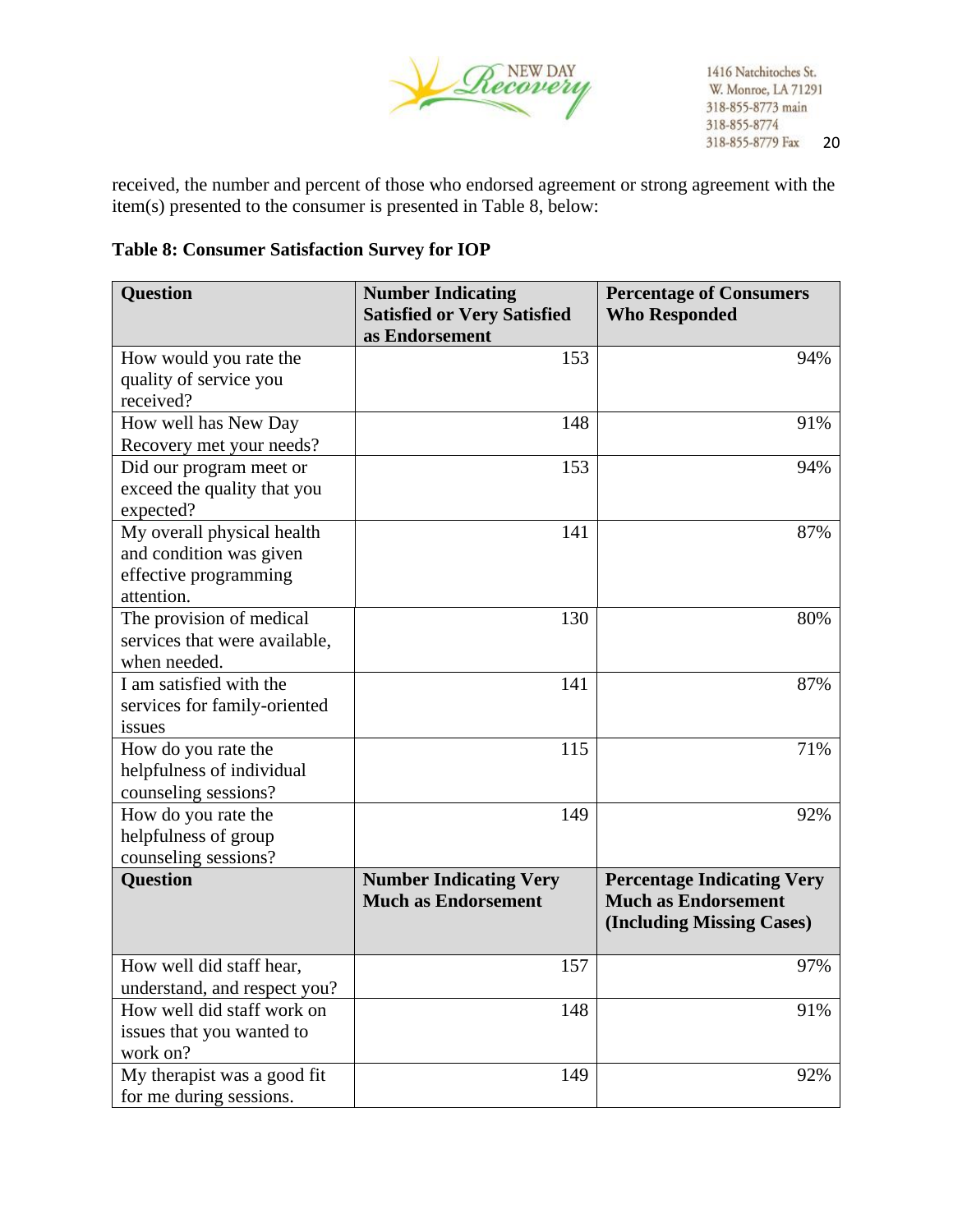

| The program helped me to<br>deal more effectively with<br>problems.     | 156                                                 | 96%                                                                                         |
|-------------------------------------------------------------------------|-----------------------------------------------------|---------------------------------------------------------------------------------------------|
| How likely would you<br>recommend us to a friend in<br>recovery?        | 160                                                 | 99%                                                                                         |
| <b>Question</b>                                                         | <b>Number Indicating Agree</b><br>or Strongly Agree | <b>Percentage Indicating</b><br><b>Agree or Strongly Agree</b><br>(Including Missing Cases) |
| Food and dietary issues were<br>given sufficient attention.             | 148                                                 | 91%                                                                                         |
| My physical health has<br>improved while at New Day<br>Recovery.        | 136                                                 | 84%                                                                                         |
| I am happy with the person I<br>have become after this<br>program.      | 157                                                 | 96%                                                                                         |
| I feel more spiritually<br>grounded.                                    | 151                                                 | 93%                                                                                         |
| I am much less likely to use<br>drugs or alcohol after this<br>program. | 139                                                 | 86%                                                                                         |

**NOTE: The above chart is out of 162 consumers who provided data. Note that NDR was unable to collect the entry survey from nine (9) of the consumers, making the count include for respondents 52 total.** 

As with last year, it can be seen that there is a substantial amount of missing data from Table 8, unlike the Inpatient Program. Again, this is mostly due to the gaps in attendance that are frequent among the outpatient clients at NDR. Further, many consumers simply cease to attend without notifying their clinician or the facility. Likewise, because follow-up measures have not been effectively implemented in 2020, the overall data collected for clients at the end of their programming was negatively impacted. .

#### **Follow-up Data Collected from Those who Exited Outpatient Services**

Within the outpatient program, a sampling process whereby consumers are randomly selected, with about every  $10<sup>th</sup>$  consumer being selected for follow-up. For this year, as with our Inpatient Program, this has proven to be a very difficult metric for success. We had success in providing this follow-up in 2019 but again, issues with COVID-19 and increased workload due to the pandemic, this area of follow-up suffered greatly. Because of this, we are again including this as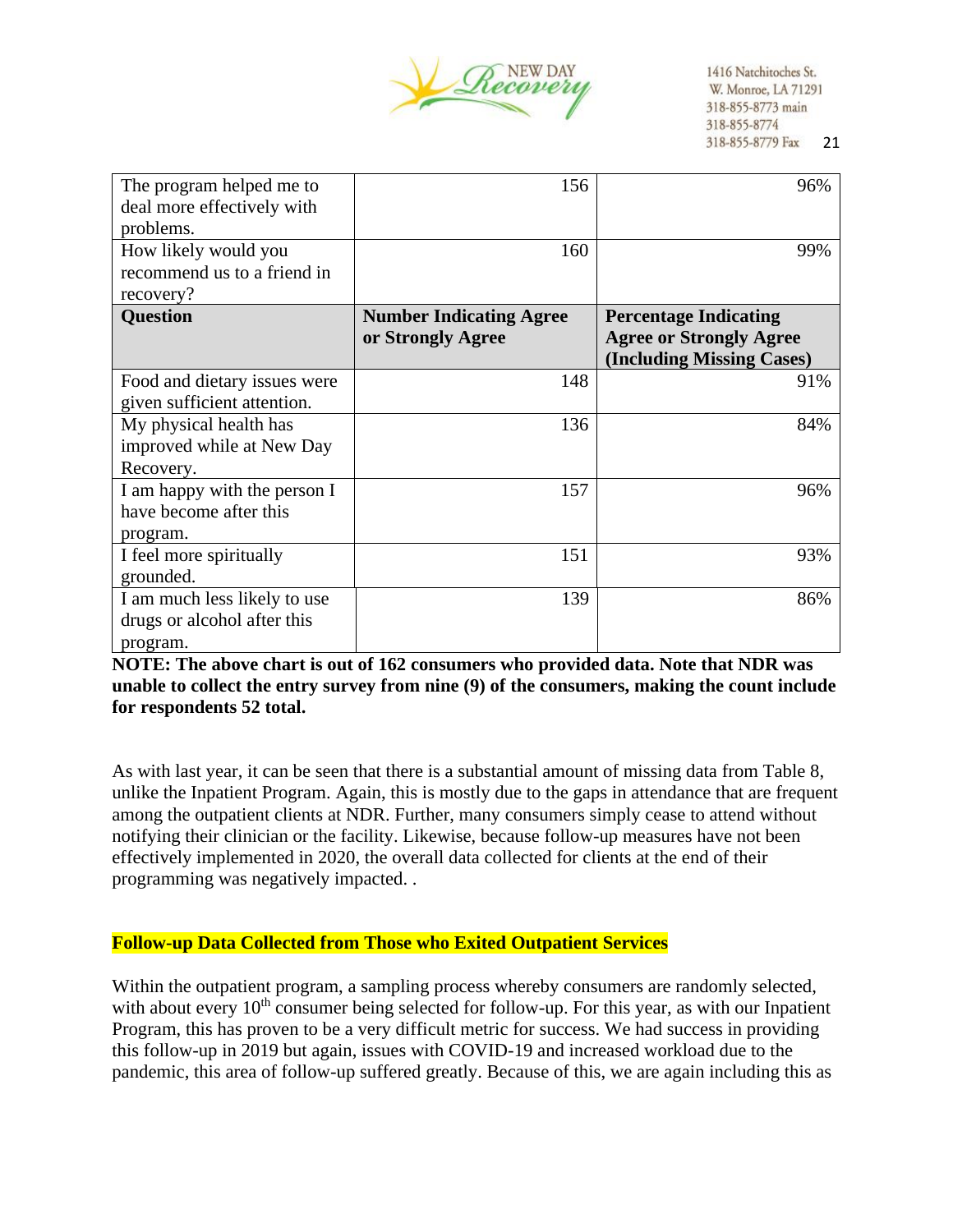

an area of recommended improvement. The follow-up provided was so scant as to make the data of negligible use for any type of true analysis for the 2020 operational year.

# **CONCLUSION**

This report shows that New Day Recovery has made significant growth and is also increasingly making use of the Sigmund System Electronic Health Record. Despite the growth, it still appears that consumers are satisfied with services provided and that they are faring well when considering the NDR program outcomes. However, as one might guess, the need for improvement in specific areas have been found throughout the year, particularly due to the recent growth that has been experienced. The specific recommended items of improvement have been noted in this report after the Business Section and after each of the three types of accredited programs. These items are listed, again, following this conclusion for 2020, as recommendations for action throughout 2021, to be further examined in January or February of 2022.

## **Recommendations and Action Items to Implement**

As noted earlier, the various recommendations for 2020 that were supposed to be completed have been seriously delayed due to COVID-19. Further, late in 2020 the likelihood of a change in ownership left the strategic planning process in a state of flux, to some extent. Thus, minimal progress was made on the seven key recommendations were provided as action items for New Day Recovery.

The data collection survey for internal and external stakeholders were developed but not they have not been used, yet. These two surveys are available for use and will be administered during the 2021 operational year.

The other remaining items are listed as "recommendations" and include an overview as to what will need to be accomplished under each throughout 2021.

#### **1. Invite EXTERNAL stakeholders to strategic planning process.**

#### **Action Plan**:

- 1. Organize meeting and record external stakeholders invited.
- 2. Collect names of external stakeholders who attend and the input that they provide.
- 3. Follow-up surveys will be utilized to gain feedback.

**Indicators**: Strategic plan produced and minutes record the involvement of external stakeholders.

**2. Invite more diverse INTERNAL stakeholders to strategic planning process.**

**Action Plan**: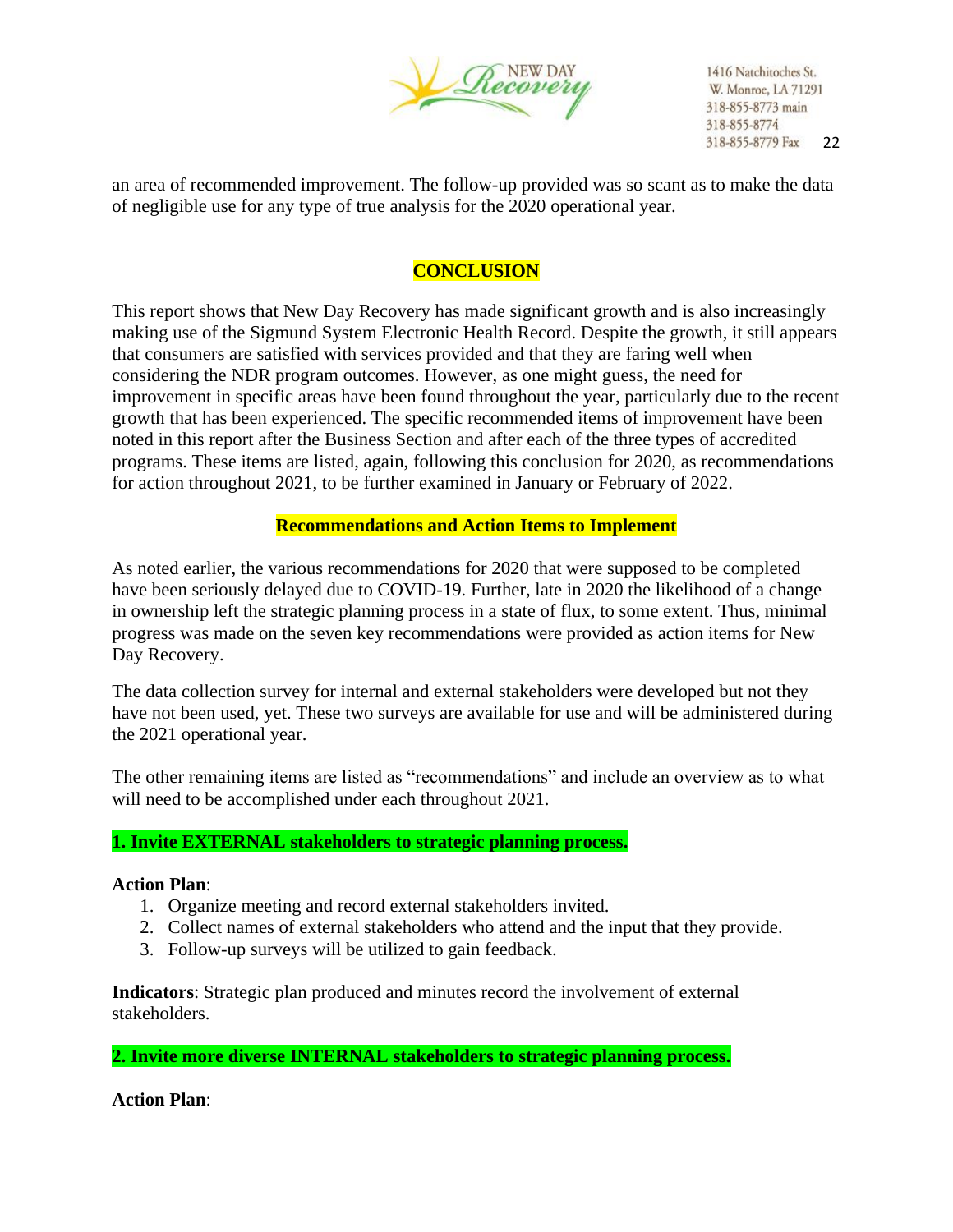

- 1. Organize meeting and record internal stakeholders invited.
- 2. Collect names of internal stakeholders who attend and the input that they provide.
- 3. Follow-up surveys will be utilized to gain feedback.

**Indicators**: Strategic plan produced and minutes record the involvement of internal stakeholders.

**5. Technology must be integrated into the process of gathering input and feedback from stakeholders:**

#### **Action Plan**:

- 1. Coordinate meetings and conference calls by teleconference, Zoom, Skype, or WhatsApp to include staff, community collaborators, and consumers.
- 2. Use blogs and asynchronous social media to connect with stakeholders, including the recovery community.

**Indicators**: Email and website documentation of meetings and efforts to obtain input.

**6. Training curricula on performance improvement processes and the need for routine employee input at New Day Recovery will be completed and implemented prior to 01 November, 2020.**

#### **Action Plan**:

- 1. Identify or develop training on performance improvement in Relias Training System.
- 2. Robert Hanser will assign to ALL employees.

**Indicators**: Documented completion in Relias System or other similar function.

**7. Training improvements on** 1) safety practices, 2) identification of unsafe environmental factors, 3) emergency procedures, 4) evacuation procedures, 5) identification and reporting of critical incidents, 6) medication management, 7) reducing physical risks, and 8) workplace violence will be completed and implemented prior to 01 September, 2021.

#### **Action Plan**:

- 1. Identify or develop training modules in for each category in Relias Training System.
- 2. Robert Hanser and/or Debroah Franklin will assign to ALL employees.
- 3. Track employee completion in Relias Training System.

**Indicators**: Documented completion in Relias Training System.